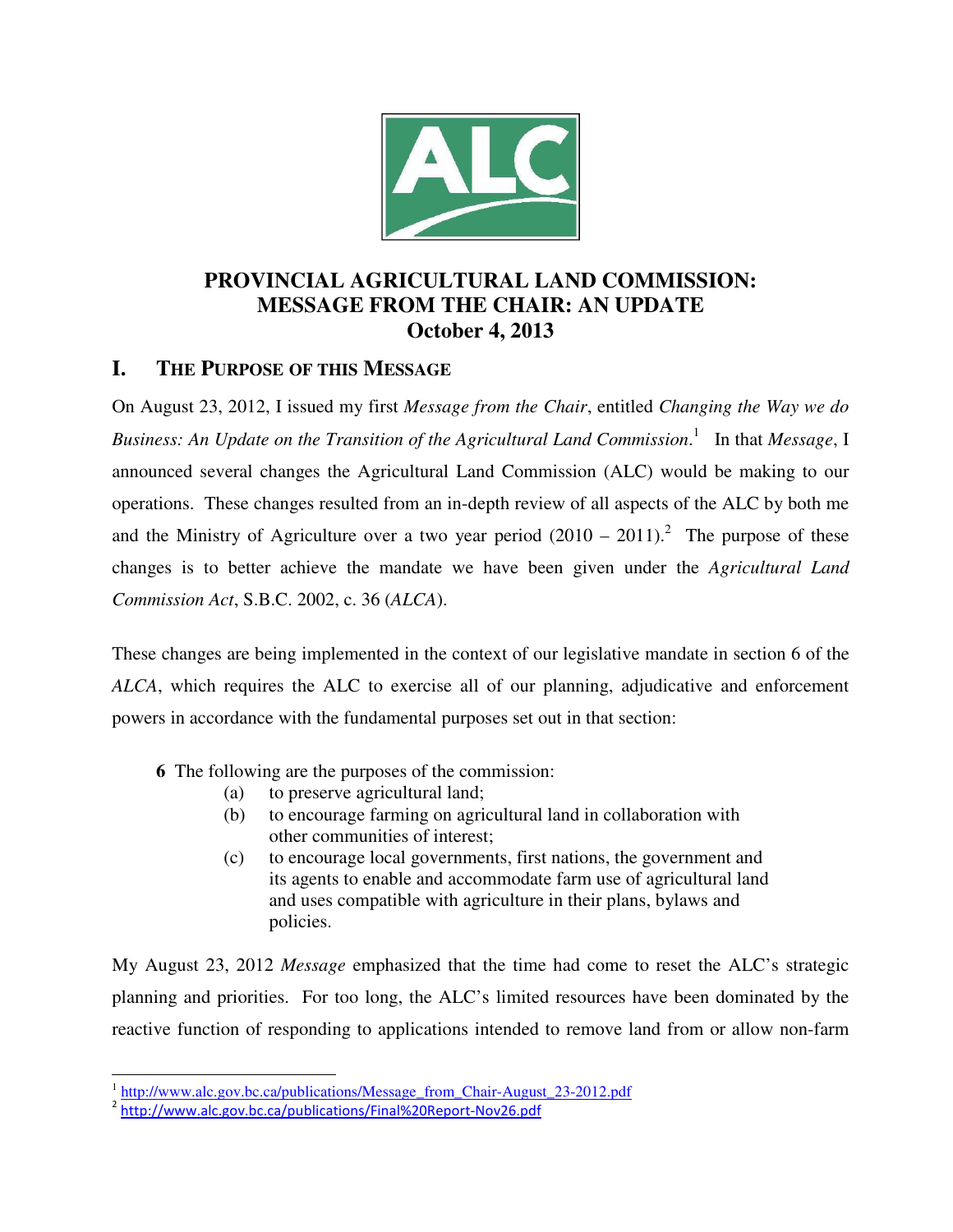uses in the Agricultural Land Reserve (ALR). As stated in that first message, the ALC's strategic planning requires that we devote greater focus to our proactive planning functions:

*… the time has come for the ALC to take control of our agenda and workload. To avoid remaining a largely reactive organization whose priorities are dictated by the volume of applications received, the ALC has had to seriously re-think the prominence given to applications relative to other functions.* 

*The inability to devote proper resources to local government and first nations planning has had adverse downstream effects on many of the ALC's objectives, including promoting agriculture, preventing unnecessary urban/rural conflicts, discouraging speculative applications, and minimizing enforcement issues.* 

I am issuing this *Annual Update Message* with two purposes in mind. One is to advise interested readers about the ALC's progress in carrying out our renewed strategic vision. The other is to orient our strategic vision within a clear and focused discussion about the history and purpose of the ALR and the ALC.

Such clarity is particularly important today given the ongoing public interest in the future role of the ALC and the ALR, including the role agricultural land does and should play in the ongoing economic development of British Columbia. This issue is specifically identified in the Premier's June 10, 2013 *Mandate Letter* to the Minister of Agriculture, which states as follows at item 3: "Ensure the Agricultural Land Reserve is working for British Columbia and propose any changes necessary. These changes must successfully balance our desire to protect valuable farmland while allowing for responsible economic development opportunities".<sup>3</sup>

The *Mandate Letter* was issued in the context of an ongoing ALR/ALC transformation project, which began in earnest in July 2010 following directions from the Minister of Agriculture to the ALC Chair, and which included work undertaken to comply with audit recommendations from British Columbia's Auditor General.

<sup>3</sup> http://www.gov.bc.ca/premier/cabinet\_ministers/pat\_pimm\_mandate\_letter.pdf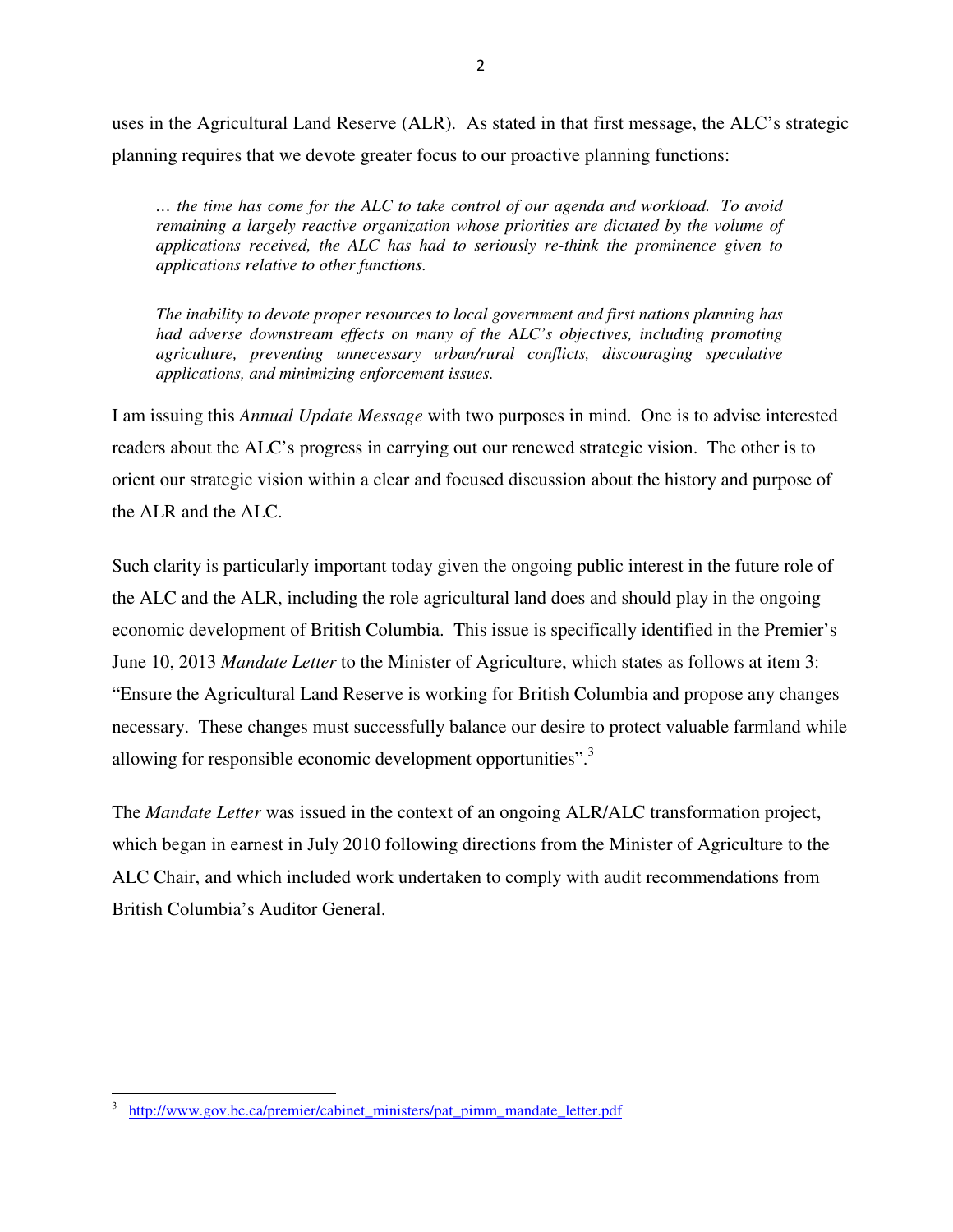The following quotations will provide readers with a quick recap of the key points in the recent chronology giving rise to our strategic vision for the ALC. It would be appropriate to start this review with the Minister's July 30, 2010 direction that I review the ALC's operations, policy, regulations and legislation:

## *Letter from Honourable Steve Thomson, Minister of Agriculture to Richard Bullock, ALC Chair (July 30, 2010)***:**

*To ensure the operation and mandate of the Agricultural Land Commission supports farm families and enhance the sustainability of agriculture in BC, I am directing you as the new Chair of the Agricultural Land Commission (ALC) to immediately undertake a review of the Commission operations, policy, regulations and legislation. The purpose of this review is to verify that the ALC is meeting its mandate as spelled out in the Agricultural Land Commission Act (Section 6) while looking for ways to improve the decision making processes of the Commission.* 

### *Auditor General of British Columbia: Audit of the Agricultural Land Commission (September 2010):*<sup>4</sup>

*British Columbians are fortunate to have one of the most diverse landscapes in the world. We cherish this diversity and seek to protect it. One of the landscapes we seek to protect is our scarce agricultural lands – less than 5% of the province's land base is suitable agricultural land and much less is considered 'prime' agricultural land.* 

In 1973, legislators sought to protect this valuable land by passing the Agricultural *Land Commission Act and creating the Agricultural Land Reserve and the Agricultural Land Commission (commission). The purpose of the commission is to preserve agricultural land and foster farming, as well as encourage local and provincial governments and First Nations to enable farming through their plans, bylaws and policies.* 

*In 1994, my Office examined the commission's performance and found that there were a number of improvements needed if the commission's mandate was to be met. Sixteen years later and upon re-examination, I found that significant challenges continue.* 

*We recommend that the commission:* 

- *1. Ensure that ALR boundaries are accurate and include land that is both capable of and suitable for agricultural use.*
- *2. Seek government's support to make changes that will allow it to more effectively preserve agricultural land and encourage farming through the application process.*
- *3. Engage in proactive long-term planning with local governments to encourage farming.*

<sup>&</sup>lt;sup>4</sup> http://www.bcauditor.com/pubs/2010/report5/audit-agricultural-land-commission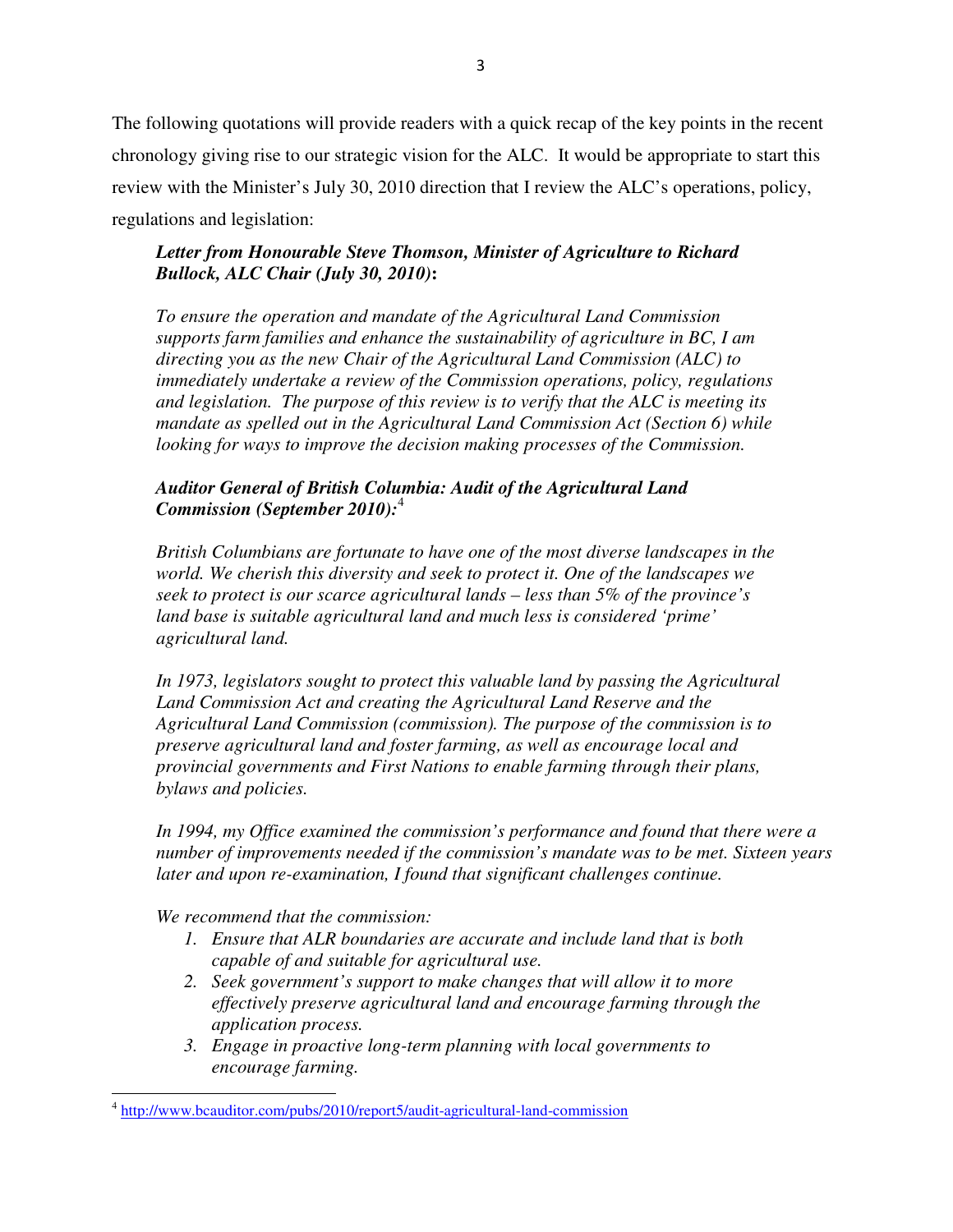- *4. Work with Fraser-Fort George Regional District to address concerns it has with the District's processes.*
- *5. Work with the Oil and Gas Commission to develop an action plan to implement the recommendations of the 2009 audit.*
- *6. Ensure that it has a sufficiently robust compliance and enforcement program.*
- *7. Prioritize completion of the new database and finalize conversion of the original paper ALR maps into digitalized format.*
- *8. Evaluate the collective impacts of its decisions on applications and its broader policy decisions.*
- *9. Report publicly on the cumulative impacts of its decisions.*

### *Richard Bullock, ALC Chair (November 26, 2010): Review of the Agricultural Land Commission - Moving Forward: A Strategic Vision of the Agricultural Land Commission for Future Generations***:** *5*

*In accordance with the direction provided by the Honourable Steve Thomson in his letter of July 30, 2010, over the course of a three month period I conducted a review of the Agricultural Land Commission (ALC) regarding operations, policy, regulations and legislation. The purpose of the review was to verify that the ALC is meeting its mandate while looking for ways to improve its decision making processes.* 

*Following my review I can confirm that the ALC is extremely challenged to meet its mandate. In my opinion, the ALC has done an admirable job despite financial constraints. After nearly 40 years, I believe the ALR should be looked upon as a solid foundation for the business of agriculture in BC. Regrettably however the foundation has suffered erosion to the land base and loss of support from bona fide farmers and ranchers - but thankfully not to a point that it is irreparable. Continued government, support and adequate funding and resources, will allow the ALC to meet its challenges.* 

*As such, I am recommending that serious consideration be given to several strategic shifts to set the ALC on course for the next 40 years. They are:* 

- *An ALR that has defensible boundaries;*
- *An ALR that places agriculture first;*
- *An ALC that evolves to a proactive planning organization and moves away from being reactive and focused on applications;*
- *An ALC that places priority considerations on bona fide farmers and ranchers and issues that may impact, positively or negatively, bona fide farmers and ranchers;*
- *An ALC that builds strong alliances with farm and ranch groups and*

 $\overline{\phantom{a}}$ 

<sup>5</sup> http://www.alc.gov.bc.ca/publications/Final%20Report-Nov26.pdf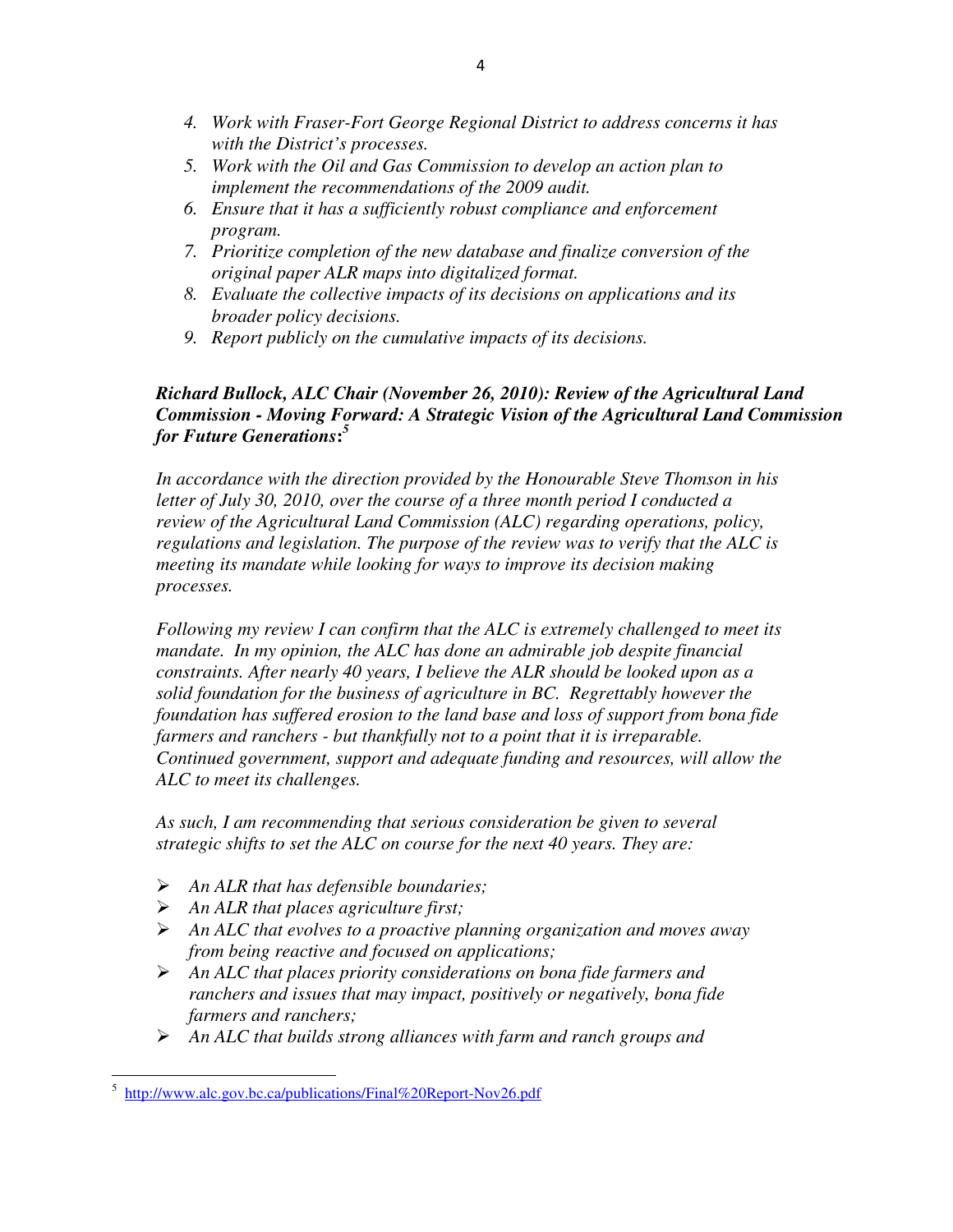*organizations to identify and cooperatively address emerging issues that may impact, positively or negatively, bona fide farmers and ranchers;* 

- *An ALC that is able to respond to and enforce against improper use of ALR land; and*
- *An ALC that has up to date technology to undertake its legislated duties.*

## *Honourable Don McRae, Minister of Agriculture - CFAX Interview (October 11, 2011)***:**

*The ALC chair, Richard Bullock, did a phenomenal job. He travelled around British Columbia last fall, talked to 60 organizations, hundreds of individuals, and he compiled a pretty comprehensive report. I'm looking forward in the next month or so to actually release that report, but not just release the report; actually have some mitigation factors that actually just reinforce the fact that this province and this government find the Agricultural Land Reserve and the Agricultural Land Commission a great entity that actually promotes farming, protects and preserves quality farmland in this province and [inaudible] several decades but will continue to do so into the future. But the reality is a report doesn't actually preserve farmland; actions do that. And I'm making sure when it comes out it's got a buffet of support to deal with it.* 

### *Honourable Don McRae, Minister of Agriculture: News Release, Ministry of Agriculture (November 14, 2011)***:**

*By improving the structure and sustainability of the ALC, we're improving the lives of 20,000 farming families in British Columbia and the \$9.6-billion agri-food sector our province supports," said McRae. "The changes and support the Province is providing the ALC is a commitment to ensure the ALC will be a proactive organization dedicated to preserving farms, and expanding opportunities for producers."* 

## *Honourable Don McRae, Minister of Agriculture: News Release, Ministry of Agriculture (November 25, 2011)***:**

*BC's agricultural land now has even greater protection after legislation strengthening the Agricultural Land Commission became law.* 

*The changes will enhance the operation capacity of the ALC in order to expand opportunities for farmers and ranchers. British Columbians value local food, local farmers and local farms and the Province has supported those values with this action.*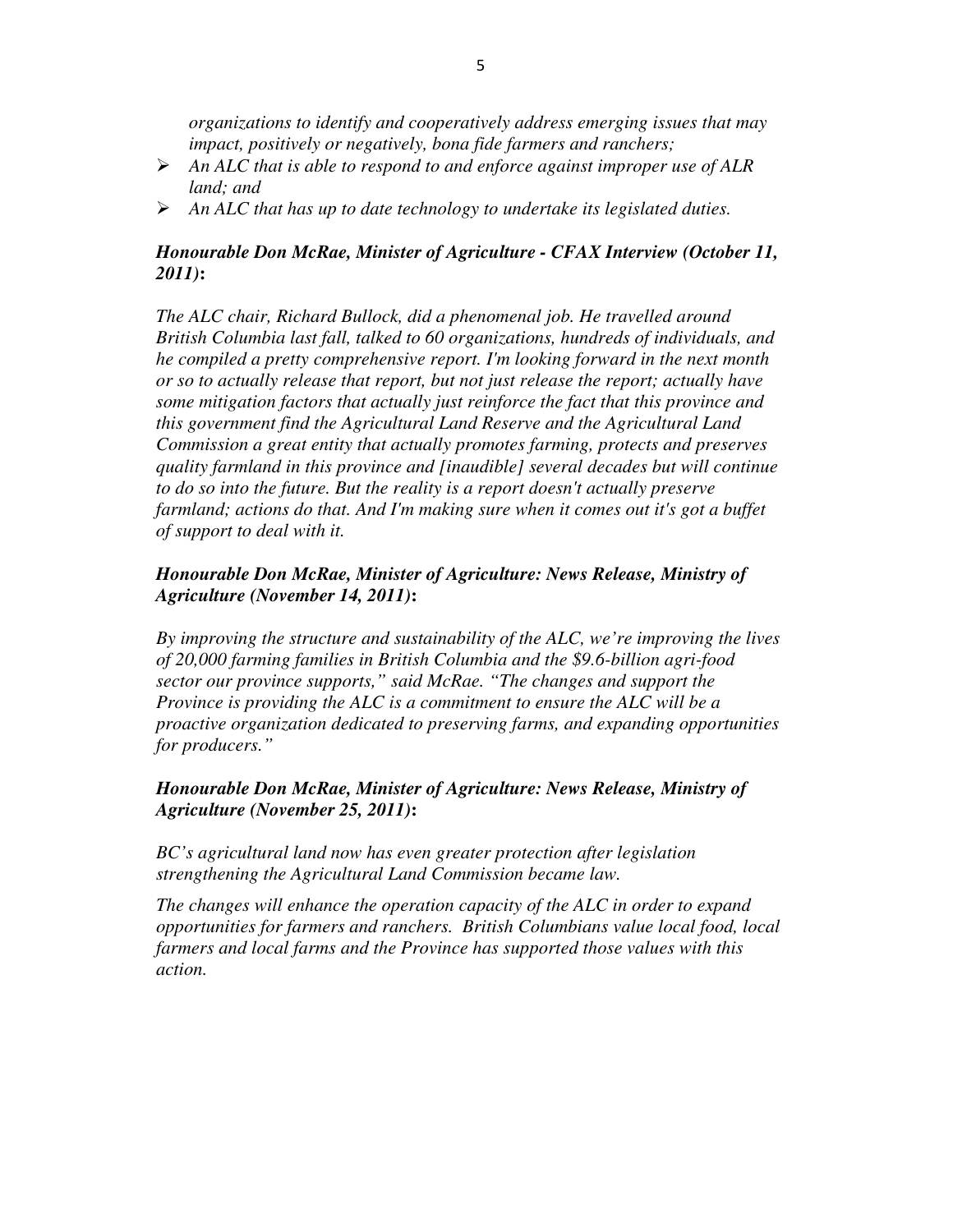*Honourable Norm Letnick, Minister of Agriculture: Ministry of Agriculture Fact Sheet – Opinion Editorial: Budget Supports BC's Agriculture Sector (February 28, 2013)***:**

*One of the elements of the budget I find most rewarding is the additional \$4 million the B.C. government is providing to the Agricultural Land Commission over the next three years. The boost in funds results in the ALC receiving almost \$3 million in operating funding from the B.C. government this year, and re-emphasizes our government's commitment to help the Agricultural Land Commission become a stronger organization, and transition to a more self-supporting operating model.* 

#### *Province of BC Budget and Fiscal Plan 2013/14 – 2015/16:*

*Budget 2013 provides an additional \$4 million over three years to support the Agricultural Land Commission in providing better oversight over the Agricultural*  Land Reserve, a provincial zone which recognizes agriculture as a priority use, *encourages farming and controls non-agricultural use. This additional funding will be directed to addressing recommendations of the Auditor General in the September 2010 Audit of the Agricultural Land Commission, including providing more expedient application reviews, undertaking targeted Agricultural Land Reserve boundary reviews, and working with local government to encourage farming.* 

## **II. NATURE AND PURPOSE OF THE ALR**

Persons unfamiliar with the history and purpose of the ALR and the ALC sometimes hold the perception that the ALC's function is simply to balance competing land uses at large, so that if it is believed that a higher or better economic use exists for particular agricultural land at a particular moment in time, such use should be allowed. This is a misperception, and it does not accurately reflect the purposes of the *ALCA* or the ALR. Rather, as stated in one of the ALC's recent decisions:

*The ALR exists precisely because British Columbia has long recognized that if agricultural land were to succumb every time anyone proposed a development on particular land that proponents and politicians viewed on an ad hoc basis as being more economically favourable than the current use of that land, expedient and even short-sighted decisions would often follow, to the long term detriment of the province's agricultural land base. The Commission exists precisely to prevent the British Columbia public waking up one day and asking - "what happened to our agricultural land?"* 

*This dynamic is precisely what an Act dealing with less than 5% of the provincial land base was intended to avoid, and is precisely why an independent Commission was created. Rather than basing decisions on the politically expedient, the crisis of the day or short term profit that sacrifice agricultural land forever, an independent Commission's task is to*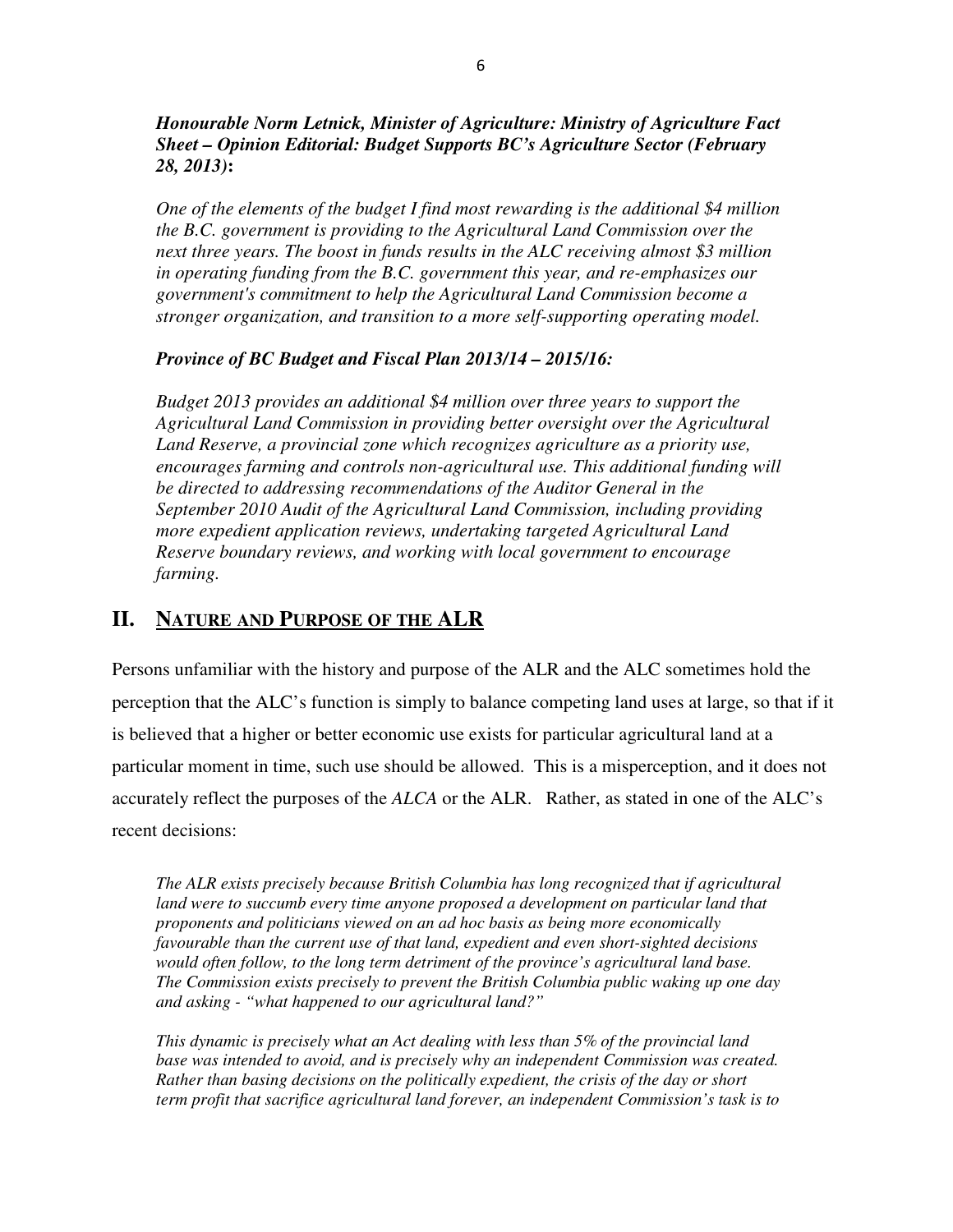*make its decisions in a principled fashion in a fair process that reflects coherent agricultural policy and planning and which reflects the purposes set out above in s. 6, one of which is to preserve agricultural land.* 

*The Commission is not under any illusions that these decisions will always be easy. However, for as long as the Act exists, the decisions must reflect utmost fidelity to the purposes the legislature has assigned under the Act. 6*

As noted above, the Auditor General audited the ALC in 2010. The audit report emphasized that less than 5% of the province's land base is suitable agricultural land and much less is considered "prime" agricultural land. The Auditor General described the dynamics that led the ALR being established in the first place (p. 7):

*In the 1970s, loss of agricultural land to development, coupled with evidence that local governments were unable or unwilling to halt development pressure, led to a political urgency to save farmland. The outcome was the creation of the Agricultural Land Reserve (ALR) in 1973.* 

In his recommendations to improve the operation of the ALC, the Auditor General reiterated the fundamental importance of the ALR (p. 7):

*Agricultural land is an indispensable, natural resource. Once taken over for urban development, farmland is no longer available for food production. Protected farmland fosters local economic stability and provides environmental services and public benefits. One of the main reasons for any jurisdiction to preserve farmland, however, is to secure food production into the future, especially in light of the impending effects of climate change.* 

*Like other jurisdictions, British Columbia relies on agriculture as an important sector of the provincial economy through the export of agricultural products and providing locally grown agricultural products to feed its citizens. However, the province's farmers today produce less than half of the food consumed here, the balance being imported. Given population growth predictions, production will need to increase to simply maintain this level of self-reliance.* 

The reality that agricultural land is indispensible does not prevent the ALC from altering the ALR boundaries by way of an individual application to exclude land, or by way of a more comprehensive boundary review process.<sup>7</sup> One key factor in making those decisions is the agricultural capability of the land. In *Brentwood Pioneer Holdings Ltd. v. British Columbia*

<sup>&</sup>lt;sup>6</sup> http://www.alc.gov.bc.ca/application\_status/Docs/53049d2a.pdf

 $<sup>7</sup>$  In fact, as will be noted below, several boundary reviews are currently underway in British Columbia.</sup>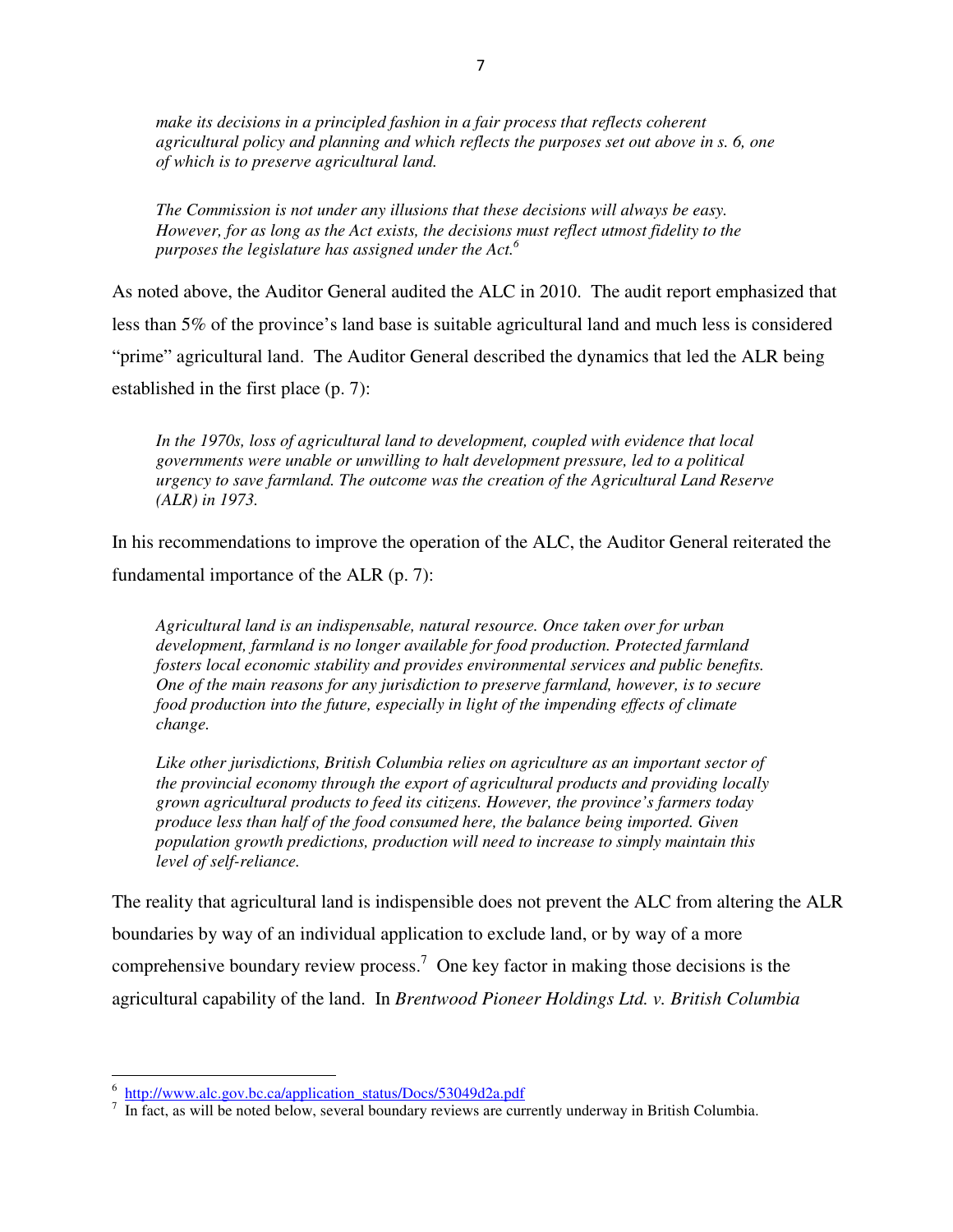*(Provincial Agricultural Land Commission)*, 2000 BCCA 320, the British Columbia Court of Appeal stated as follows (paras. 61-62):

*The chambers judge also concluded that the word "preserve" in s. 7(1) indicates that agricultural land was more than land currently being farmed, and that the legislation explicitly recognized that not all land in the ALR would be "family farms" or available for "farm use". She held, at para. 35, that "a test which focuses on the present and potential future needs for agricultural land through capability more than economic viability is more in tune with the Act as a whole".* 

*In my opinion, the foregoing conclusions accord with the object and purpose of the legislation.* 

As noted in our recent decision quoted above, decision-making that is true to the purposes set out in section 6 of the *ALCA* is not always easy. Difficult and contentious questions can arise about how our mandate to "preserve agricultural land" is properly understood and applied where applications may be made for non-farm use and exclusion. Questions can arise about how the objective of preserving agricultural land - together with our mandate to "encourage farming on agricultural land in collaboration with other communities of interest" and to encourage governments "to enable and accommodate farm use in their plans, bylaws and policies" - is best realized within the ALC's policy or planning exercises with local governments. The ALC is also regularly required to address land use applications affecting agricultural land that fall within the "community issues" set out in s. 13 of the *ALCA*. 8

As Chair, I know full well that our decisions on particular applications only rarely please everyone. That being the reality, I have viewed my mandate as being to ensure that the ALC is, as an organization, positioned to confront these difficult questions honestly, impartially, professionally and in a principled fashion. All of my energy as Chair, and the overarching purpose of the transformation initiative started in 2010, has been to allow the ALC to better achieve these purposes.

l

<sup>&</sup>lt;sup>8</sup> Section 13 recognizes that the ALC may approve applications for use of agricultural land for various listed community interests, including: "a use of agricultural land for a school, hospital, publicly funded institution or public utility, or another purpose prescribed by regulation".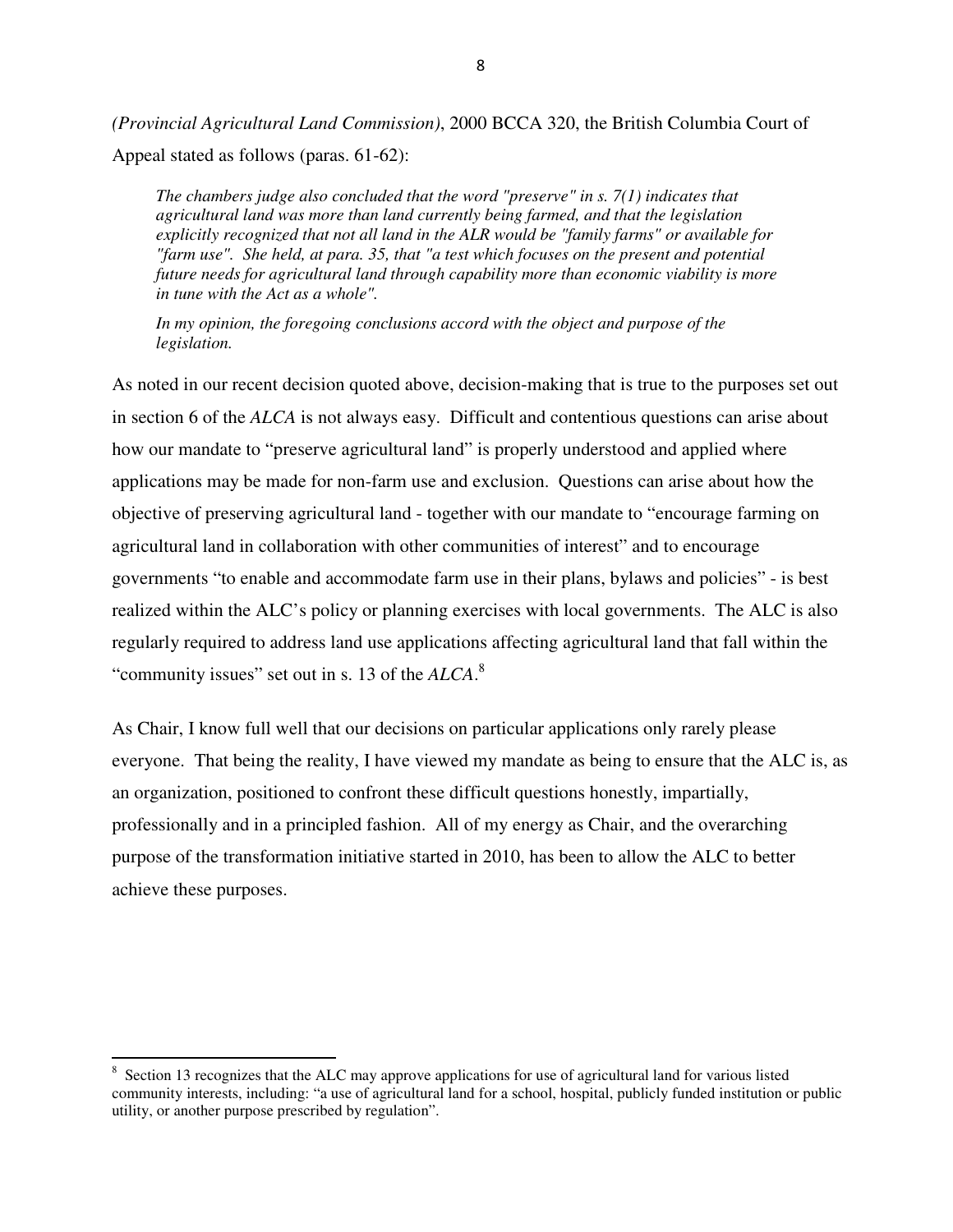## **III. THE ALC'S ROLE: A NON-PARTISAN ALC**

The ALC must exercise its statutory responsibilities with utmost fidelity to the *ALCA*. The rule of law requires that we interpret and apply the *ALCA* as the statute has been developed and written by our elected legislators, and not based on how we, or others, might wish it would read.

It has been recognized from the beginning that a specialized, independent and non-partisan ALC is essential to the proper administration of the *ALCA*. As an administrative tribunal, the ALC is expected to conduct itself in a fair and impartial manner, governed solely by the law and by a principled approach to decision-making.

Partisan political decision-making by the ALC would be illegal and would bring the entire regulatory scheme into disrepute. To prevent this, the *ACLA* contains several safeguards to assure ALC independence.

One set of safeguards lies in the legislature's 2004 decision to apply ss. 1-10 of the *Administrative Tribunals Act* (*ATA*) to the ALC, which provisions provide for merit-based appointments, fixed terms, dismissal for cause and identification of the Chair as being "responsible for the effective management and operation of the tribunal and the organization and allocation of work among its members": *ATA*, s. 9. Further, under section 5(1) of the *ALCA*, persons appointed to the ALC must have knowledge and expertise in matters relating to agriculture, land use planning, local government or first nation government.

A second set of safeguards is reflected in the ALC's structure. The ALC forms part of the fabric of provincial administrative tribunals which are designed to exercise their adjudicative functions in a way that is in fact and perception outside the sphere of politics.

A third set of safeguards is reflected in the special processes that are required to be followed – the Provincial interest provisions of the *ALCA* to be discussed below - before political action is permissible by the Cabinet with regard to a matter before the ALC.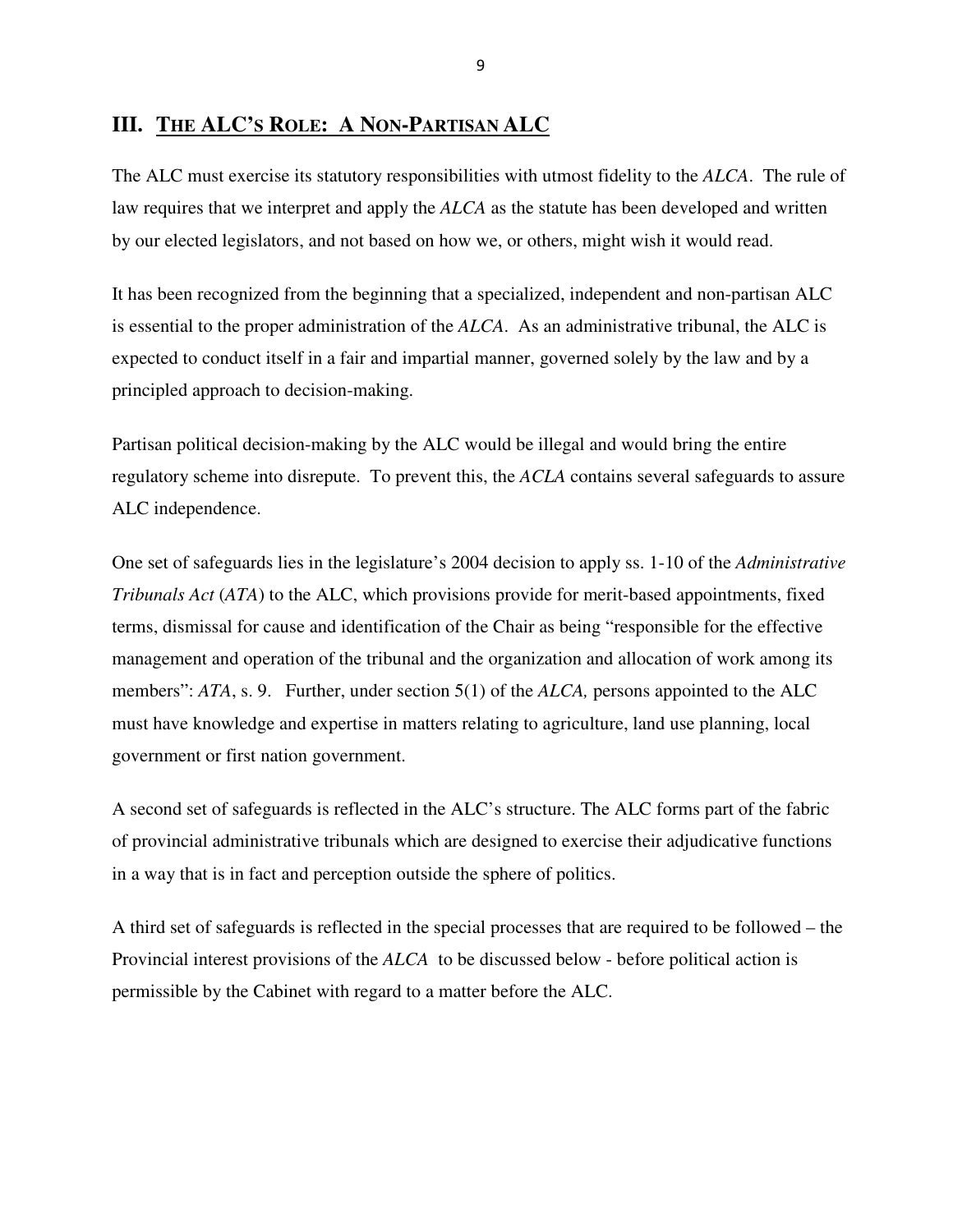A fourth set of safeguards is reflected in the ALC's July 5, 2013 *Policy Statement Concerning the*  Role of Elected Officials in Applications to the ALC.<sup>9</sup> That statement, which is focused on the ALC's adjudicative functions, reads in part as follows:

*Our democratic system is predicated on the ability of the electorate to elect representatives who will in turn represent constituents and assist them in problemsolving involving government. Constituency work is a key part of that role.* 

*However, the ability of elected officials to advocate for constituents has limits. Recent experience has shown for example that it is inappropriate for a Cabinet Minister, even with the most honourable of motives, to attempt to influence a court<sup>10</sup> or administrative tribunal<sup>11</sup> with regard to a particular civil, criminal or regulatory decision. Even a telephone call to a judge asking when a decision would be released has resulted in a Ministerial resignation.<sup>12</sup> These examples show that any perception of attempted direct political influence over adjudicative decision-making undermines the confidence that parties and the public are entitled to have in the administration of justice delivered by courts and administrative tribunals.* 

*The concern about improper influence is not limited to Cabinet Ministers. Whenever an elected person with political power – whether that person is a Cabinet Minister, an MLA, a Mayor or Councillor – attempts to influence the outcome of a court or tribunal decision, there is a reasonable perception (both for the public and the adjudicator) that the elected person has been brought in from the outside precisely to use their power to influence the outcome of a dispute that is supposed to be decided on the evidence and the judgment of the decision-maker. This creates a potential ethical difficulty for the elected person and a serious legal difficulty for the parties and the tribunal on the basis that the attempted influence has in fact or perception tainted the fairness and impartiality of the decisionmaking process.*

## **IV. THE ROLE OF GOVERNMENT UNDER THE** *ALCA*

While the *Policy Statement* just quoted is intended to assist elected officials with regard to their involvement in ongoing applications before the ALC, the same *Policy Statement* also makes it clear that our elected officials DO have a legitimate and proper role to play under the *ALCA*.

 $\overline{\phantom{a}}$ 

<sup>9</sup> http://www.alc.gov.bc.ca/publications/Policy\_Statement\_Elected\_Officials\_1.pdf

<sup>&</sup>lt;sup>10</sup> http://www.cbc.ca/news/canada/ottawa/story/2013/02/15/pol-aboriginal-affairs-john-duncan-resigns.html

<sup>&</sup>lt;sup>11</sup> http://www.theglobeandmail.com/news/politics/ethics-commissioner-rules-against-flaherty-for-crtc- $\frac{\text{letter/article}7509562}{^{12} \text{ http://www.venice}}$ 

http://www.venice.coe.int/WCCJ/Rio/Papers/CAN\_Binnie\_E.pdf at p. 2.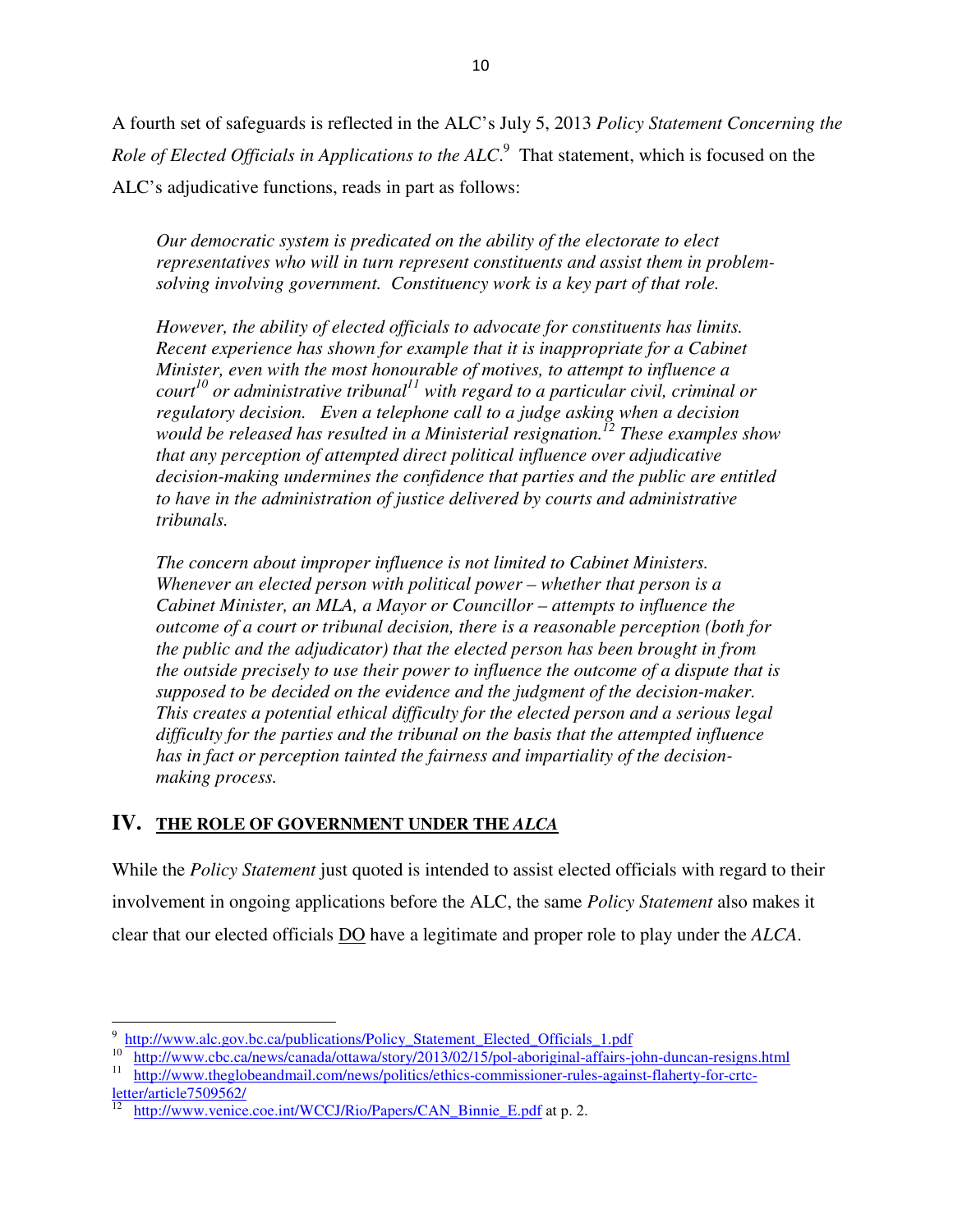To put this discussion in context, I will begin by stating candidly that the proper role of the provincial Cabinet in the administration of an ALR administered by a non-partisan ALC has been the subject of controversy from the very inception of the *ALCA*. It has always been a question of finding the right balance.

When the *Act* was first enacted in the 1970s, it authorized persons adversely affected by ALC orders to appeal to Cabinet's "Environmental and Land Use Committee" (ELUC).

By 1993, however, Cabinet appeals from the ALC (and other tribunals) were abolished in the *Cabinet Appeals Abolition Act*, for reasons the Attorney General outlined in *Hansard:*

*For years cabinet appeals have been subject to criticism from many quarters, including the Law Reform Commission of Canada and the Canadian Bar Association. Cabinet appeals rarely provide the full range of procedures required to ensure administrative fairness, and in the past they have been used to make backroom political decisions. This has had the effect of undermining the integrity of statutory decision-makers and of interfering in the rational development of guidelines and precedents. Some types of cabinet appeals have taken an inordinate amount of cabinet ministers' time, involving them in the adjudication of matters that raise no broad public policy issues. While abolishing cabinet appeals, we have recognized that the government has the responsibility to make decisions involving issues of major public policy and that it must make these decisions in a way that is open and accountable. This legislation strikes the balance between the need to ensure that decisions of statutory decision-makers are free from improper political interference and the need for government to make broad public policy decisions.<sup>13</sup>*

The "Provincial interest" provisions of the *ALCA* (ss. 40-45) replaced Cabinet appeals. The Attorney General explained in *Hansard* how the new system was intended to work:

*This legislation confirms the government's commitment to preserving and enhancing the role of the Agricultural Land Commission as the protector of farmland. In playing this important role, the commission is not required to consider a broad range of interests; their decisions must focus on agricultural considerations. There may be rare instances, however, where an application before the Land Commission has such a significant impact that it needs to be more comprehensively considered. In these extraordinary cases, cabinet will have the power to suspend the proceedings before the Agricultural Land Commission and refer the matter to an independent board for consideration of its environmental, economic, social, cultural, heritage and agricultural effects. The board will hold a public hearing and make a public report to cabinet. In these rare cases, cabinet will make the final decision. The board is defined in the legislation as either the* 

<sup>13</sup> http://www.leg.bc.ca/hansard/35th2nd/h0712pm.htm#8512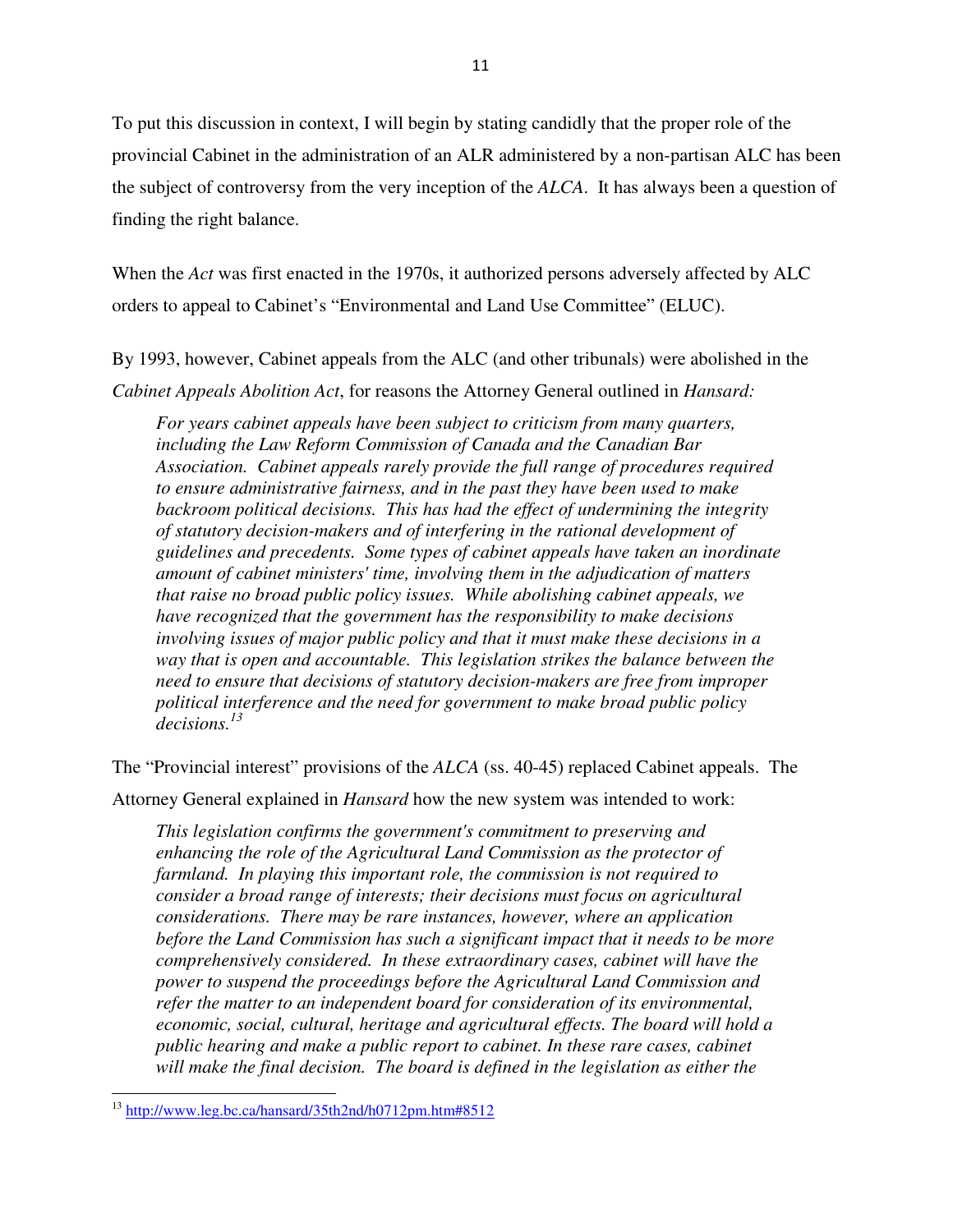*Environmental Assessment Board or, if that board has not been established, a commissioner or commissioners appointed under the Inquiry Act. In either case the board will be independent and will conduct an open and public review. We firmly believe that this process allows cabinet to exercise its responsibility to make significant land use decisions in an open and accountable manner.* <sup>14</sup> [emphasis added]

While the Provincial interest provisions were fine-tuned in 1999 to add further transparency and clarity to the process for Cabinet involvement<sup>15</sup>, those provisions continue to reflect the appropriate role of Cabinet in decision-making under the *ALCA* with regard to applications before the ALC. This is of course in addition to Cabinet's considerable power to make regulations on a wide variety of matters, ranging from designating uses of land as farm use to specifying permissible non-farm uses.<sup>16</sup>

## **V. TRANSFORMATION INITIATIVES**

The ALC's current strategic vision seeks to realize on a reform process that began in 2001 following a core services review process by Government, which determined that the ALR serves a compelling public interest to protect the land base for agricultural activities, and that has continued in earnest following a more recent review triggered by the Minister of Agriculture in 2010, described above.

My August 23, 2012 *Message* outlined the ALC's resource allocation targets and outlined its plan to deliver on its realigned priorities that flowed from the review processes summarized above. I emphasized that the ALC would in future focus more on proactive functions such as planning and boundary reviews, with less overall time spent on the reactive function of dealing with applications to remove land from the ALR and to authorize non-farm uses.

l

<sup>&</sup>lt;sup>14</sup> http://www.leg.bc.ca/hansard/35th2nd/h0712pm.htm#8512

<sup>&</sup>lt;sup>15</sup> The amendments were made following a report by the Dean of Agriculture at UBC: http://www.agf.gov.bc.ca/polleg/quayle/stakes.htm. Section 40(3) of the *ALCA* now provides that "In determining whether it is in the Provincial interest to refer a matter to the board under subsection (1), the Lieutenant Governor in Council must take into account (a) the preservation of agricultural land as a scarce and important asset, (b) the potential long term consequences of failing to preserve agricultural land, and (c) the province-wide context of the matter."

<sup>&</sup>lt;sup>16</sup> ALCA, s. 58, and see *Agricultural Land Reserve Use, Subdivision and Procedure Regulation*, B.C. Reg. 171/2002 (as amended)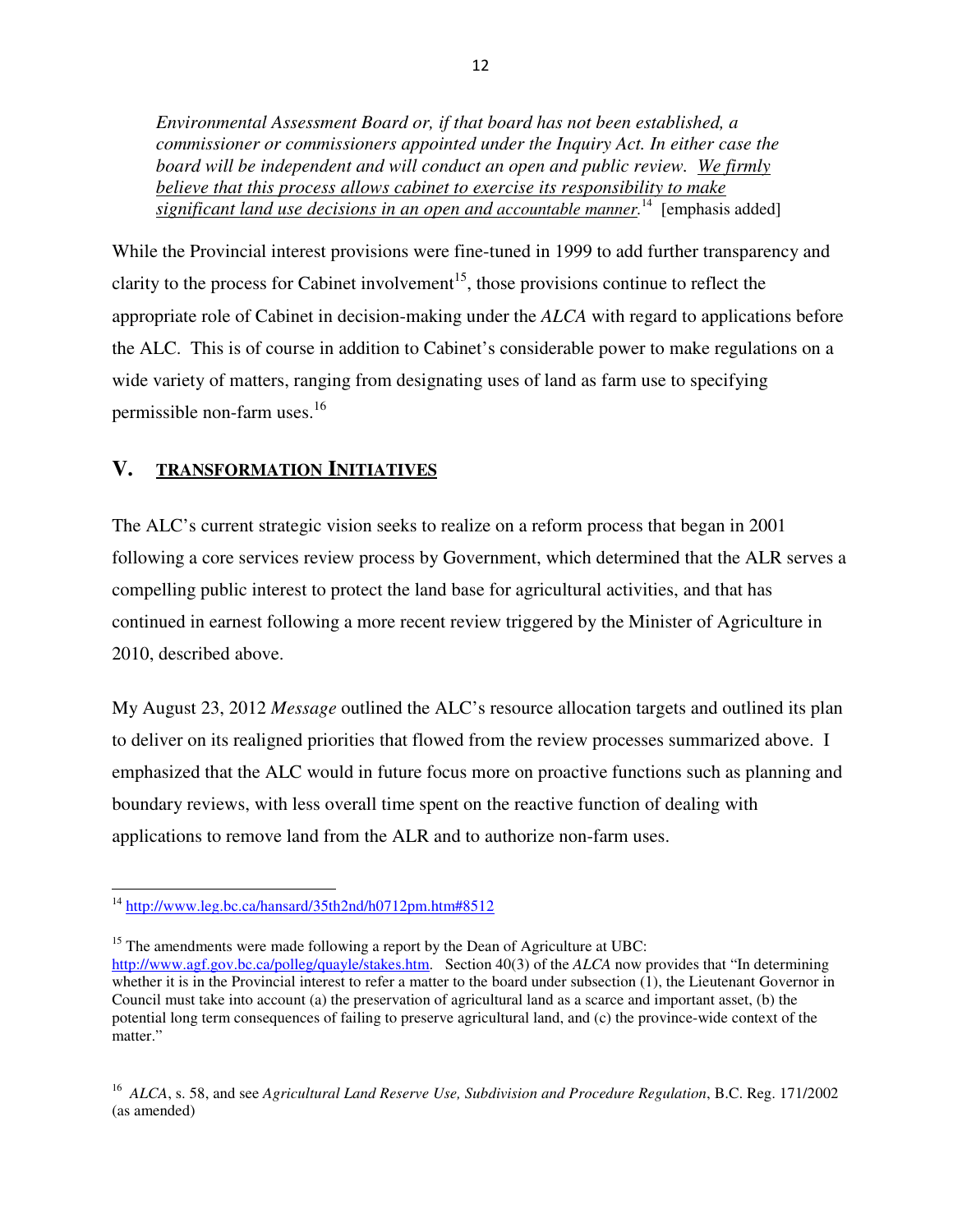### **VI. PROGRESS REPORT**

This section of my *Message* provides readers with an update on the ALC's progress in achieving the objectives outlined in last year's *Message.*

#### **A. Boundary Reviews**

Under this heading, my August 23, 2012 *Message* stated:

*The ALC initiated a number of boundary reviews up to the 1990s, but the resources to undertake that work have been severely limited since then. The ALC today recognizes that the most realistic approach to boundary reviews is to take a more modest and targeted approach based on the areas in greatest need of review.* 

*Any boundary review process requires great care. A boundary review is a superior method for fine-tuning ALR boundaries than adjudicating hundreds of exclusion applications. The ALR will have greater integrity, and fewer applications will be generated, where boundaries are proactively reviewed to assess whether land is or is not suitable for inclusion in the ALR. At the same time, the purpose of a boundary review must be clear. A boundary review process cannot be allowed to turn into a debate about whether there is a "higher or better use" for agricultural land, or about whether a particular farm is economically viable. As the Courts have recognized, the ALC's duty to preserve agricultural land requires us to take a longer term view, and to recognize that land not suitable for one agricultural purpose today may well be suitable for another agricultural purpose tomorrow.* 

*ALR boundary reviews can generate a great deal of interest, and controversy. As noted in my November 2010 Report (p. 60), it is "imperative that such reviews be conducted in an open and transparent manner by engaging local governments, agricultural organizations, other stakeholder groups and the general public"….* 

#### *Progress Report*

The ALC has been reviewing the ALR boundaries in the Elk Valley in the area generally described as Morrissey to Elkford. The purpose of the review is to refine the ALR boundaries so that they encompass land that is both capable and suitable for agricultural use. Land that is subject to review is based on the following set of criteria: agricultural capability, land use, parcel size, land characteristics (i.e. slope), previous ALC application decision history and local government Official Community Plan reviews and other land use planning studies.

Following stakeholder consultation exercises, the ALC has initiated applications pursuant to sections 17(1) and 29(1) of the *ALCA* proposing to include land to and to exclude land from the ALR respectively. In accordance with the *ALCA* and procedural regulation, the ALC held a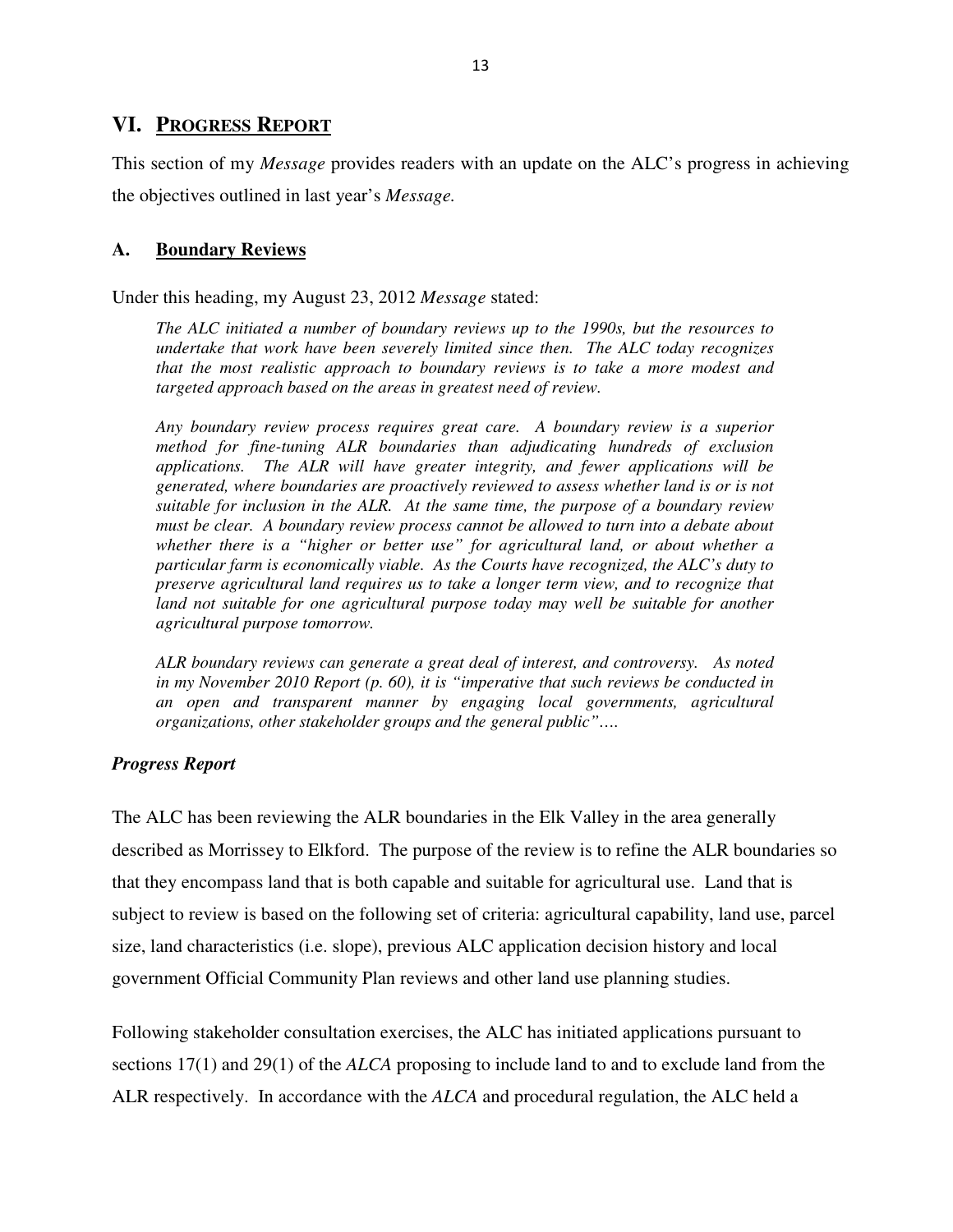public hearing to provide interested parties with an opportunity to express their views as they relate to the applications. The public hearing was held on Thursday, August 15, 2013 at the Best Western Plus Fernie Mountain Lodge in Fernie, BC.

All application information, including the transcript of the public hearing, can be viewed at the ALC's website at http://www.alc.gov.bc.ca/Application\_Status/Elk\_Valley\_Review.htm .

The balance of the ALR review in the Regional District of East Kootenay will proceed as follows:

- Review Area 2: Electoral Area "B" work compiling land use information is well underway;
- Review Area 3: Electoral Area "C" work compiling land use information has begun;
- Review Area 4: Electoral Area "E" Work has yet to commence in this area; and
- Review Area 5: Electoral Areas "F/G" Work has yet to commence in these areas.

## **B. Applications**

With regard to Applications, my August 23, 2012 *Messag*e stated:

*As discussed in Parts I-III above, the reality is that the ALC will no longer allow the purely reactive role of dealing with applications to drive our allocation of priorities. This means three things.* 

*Firstly, applications as a class will in future receive a lower relative share of the ALC's overall resources. Instead of application work accounting for 80% of the ALC's budget, the ALC is targeting to have that work account for 30% of our budget.* 

*Second, applications will not be addressed according to a simple "first in time" rule, but rather according to the priority of the application, after a screening process that takes into account the nature of the applicant, the purpose of the application, and the application's potential to encourage farming and the larger purposes of the ALCA.* 

*Finally, within the targeted 30% budget allocated to application work, the ALC must find creative ways to increase our efficiency by streamlining the processing of applications.* 

*To achieve the streamlining objective, several initiatives are being given active consideration. One involves creating an application process – in due course, a fully electronic one - that places the onus to provide all relevant information on the person making the application*. (emphasis added) *The days of the ALC helping to "perfect" an application cannot continue. As with all other federal and provincial regulatory processes in which persons seek an approval or a benefit, the onus must be on the person applying to provide all required information. If all relevant information is not provided, the application must be returned to the applicant until the required information is provided. While it may in the past have been seen as a helpful public service for ALC*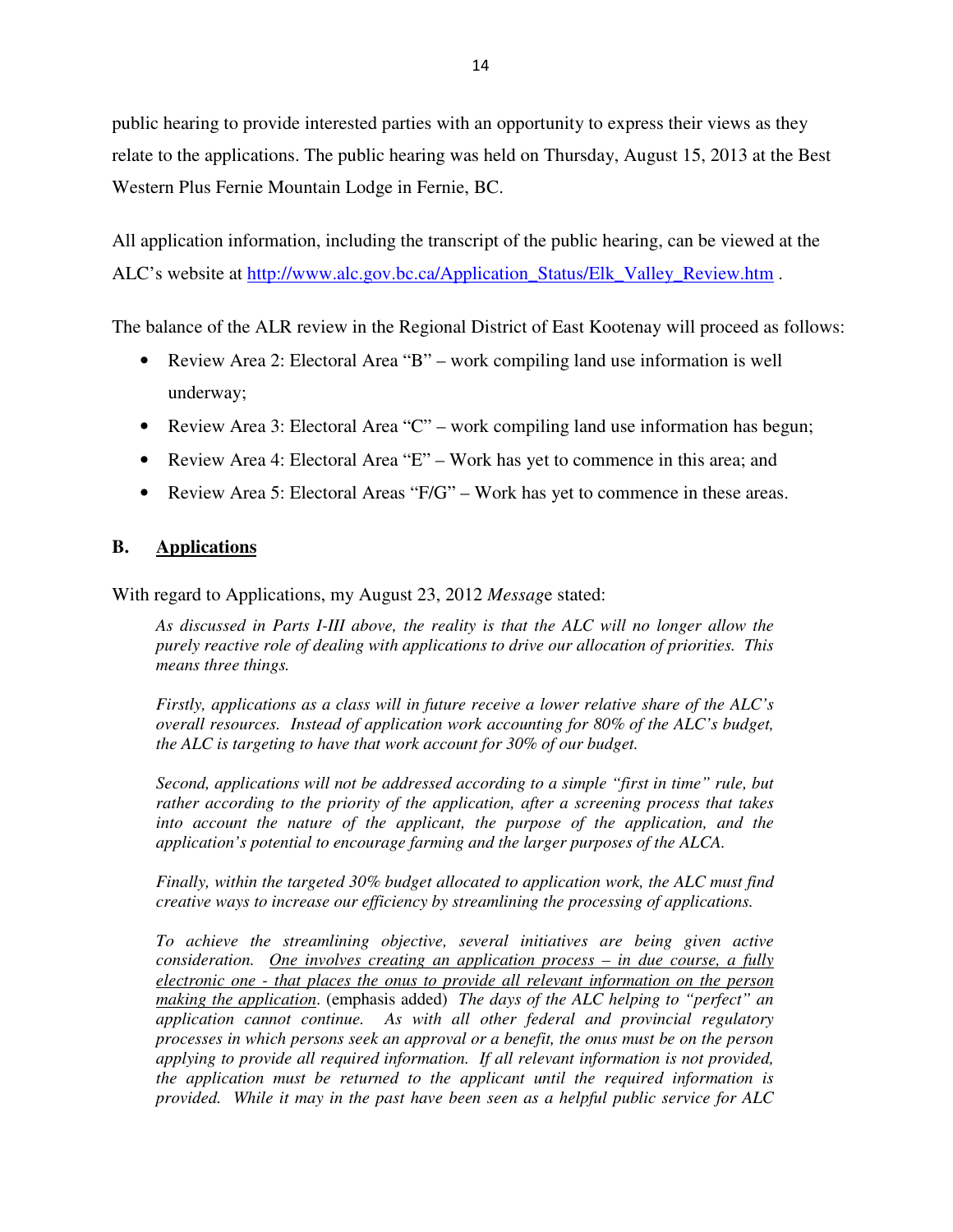*staff members to "shore up" deficient applications made by landowners, this is no longer economically feasible.* 

*Other initiatives will also be taken. One will involve an effort to educate local governments regarding applications that are and are not properly forwarded to the ALC. Others will involve changes within the ALC process, including eliminating the ALC staff report to the extent that it merely duplicates information in the file, improving the ALC's information management systems (as funds are available), applying the ALC's reconsideration power according to the language and intent of the reconsideration power in the ALCA, and improving the panel decision-making process through ongoing training and organization of panels. The ALC believes that these changes, together with the new power to refuse to consider an application for non-farm use made within 5 years of a previous application (s. 30.1), will go a long way towards allowing us to make the best use of the limited resources that can be allocated to applications.* 

#### *Progress Report*

To date the ALC has implemented the following improvements:

- Early application "vetting" process ALC staff review new applications within one week of receipt to identify any key documentation deficiencies to be addressed by either the applicant or local government. This process has increased applicant and local government feedback and will effectively transition to the online application system currently in development. Vetting the applications also allows triaging of agricultural or agriculturally-related applications ahead of other applications.
- Application scanning and online access ALC staff now prepare a digital copy of the application file material that is provided to Commissioners electronically. Online access to the complete application file has improved Commission meeting effectiveness and application processing efficiency.
- Commission meetings In an effort to continue processing applications and manage ongoing projects and policy and planning work, the ALC has utilized additional funding to increase the frequency of Commission meetings to enable decisions to be made. From January 1, 2012 until May 31, 2013 the Commission met nine times, or approximately once every two months, for a total of 28 days. These are actual meeting days and do not include Commissioners preparation/review time, site inspections or other meetings.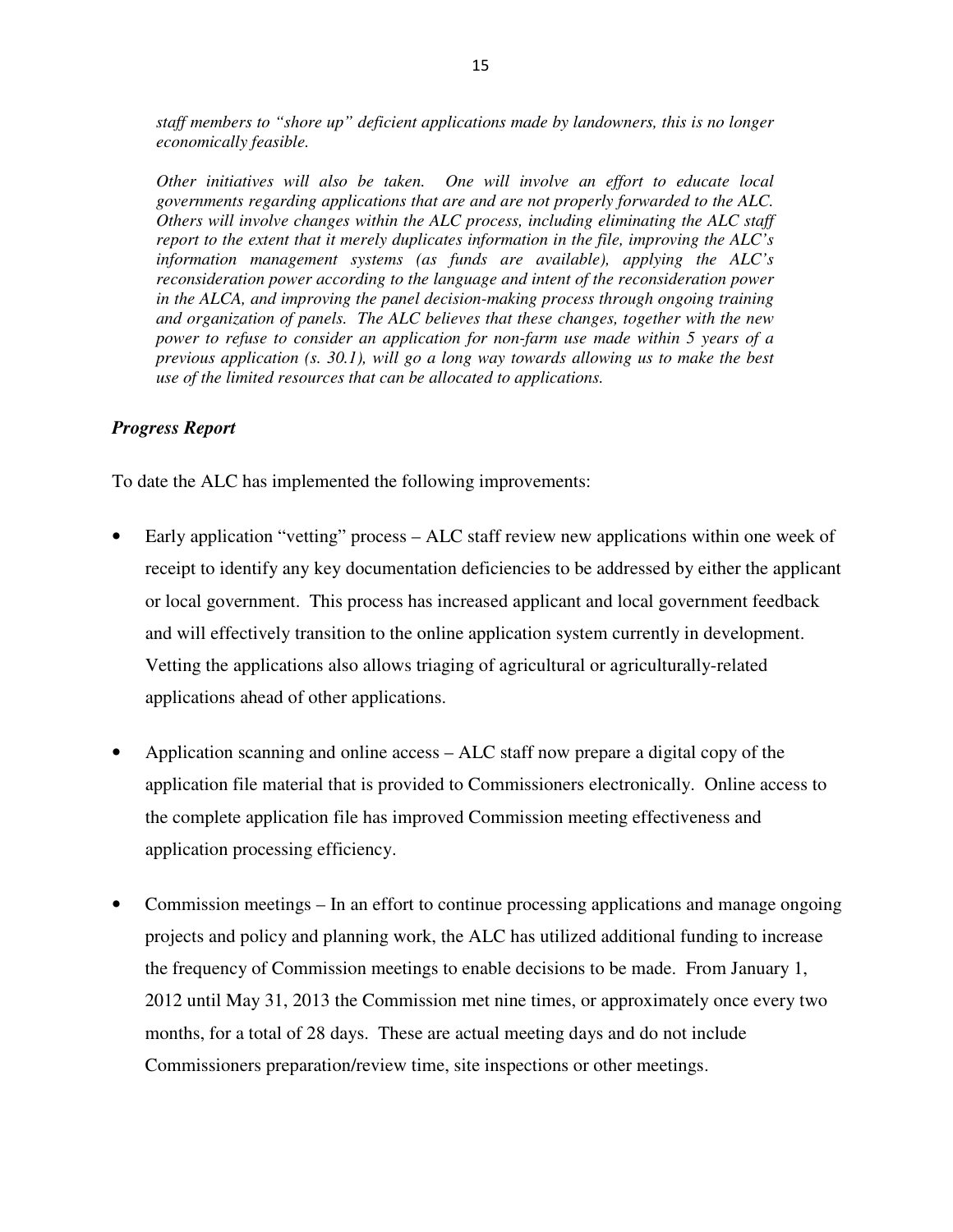The ALC conducted a review of application processing times for all applications received from January 1, 2012 to May 31, 2013. The ALC made decisions on almost 400 applications received during that time period, not including requests for reconsideration. The ALC made decisions on 80% of these applications in an average of 83 days. The ALC has since met in July for 3 days during which 105 applications were reviewed and for another 3 days the first week of October when another 82 applications were reviewed.

The processing of applications continues to consume the majority of the ALC resources - the volume of new applications has not abated, and the foundation of work to allow the transition away from the application focus is not yet complete. The ongoing work being done on the transitional projects (described next) is critical to the ALC achieving its planned shift away from the allocation of substantial resources to processing applications at the expense of the other aspects of the ALC's mandate. The shift will need to await the technology and staffing matters discussed below.

#### **F. Transitional Projects Supporting ALC Change**

With regard to Transitional Projects, my August 23, 2012 *Messag*e stated:

In support of re-establishing the ALC's priorities we have embarked on a number of *significant projects using the transitional funding provided by Government which is available to the ALC until March 31, 2013. The ALC has the following transitional projects underway:* 

- *Updating ALR boundary review procedural manual to provide clear and concise guidance regarding the methodology to be employed for reviews and to ensure boundary reviews are conducted in an open and transparent manner;*
- *Upgrading information technology and information management capabilities of the ALC's Online Application Tracking System (OATS);*
- *Designing and building a web-based application portal and client self-help kiosk to provide enhanced web services to clients;*
- • *Providing online access to public information such as applications currently under review by the Commission, status of current applications, and historical decision minutes. Online users will have the ability to research applications based on date of application, name, application status, region, and application type. Availability of*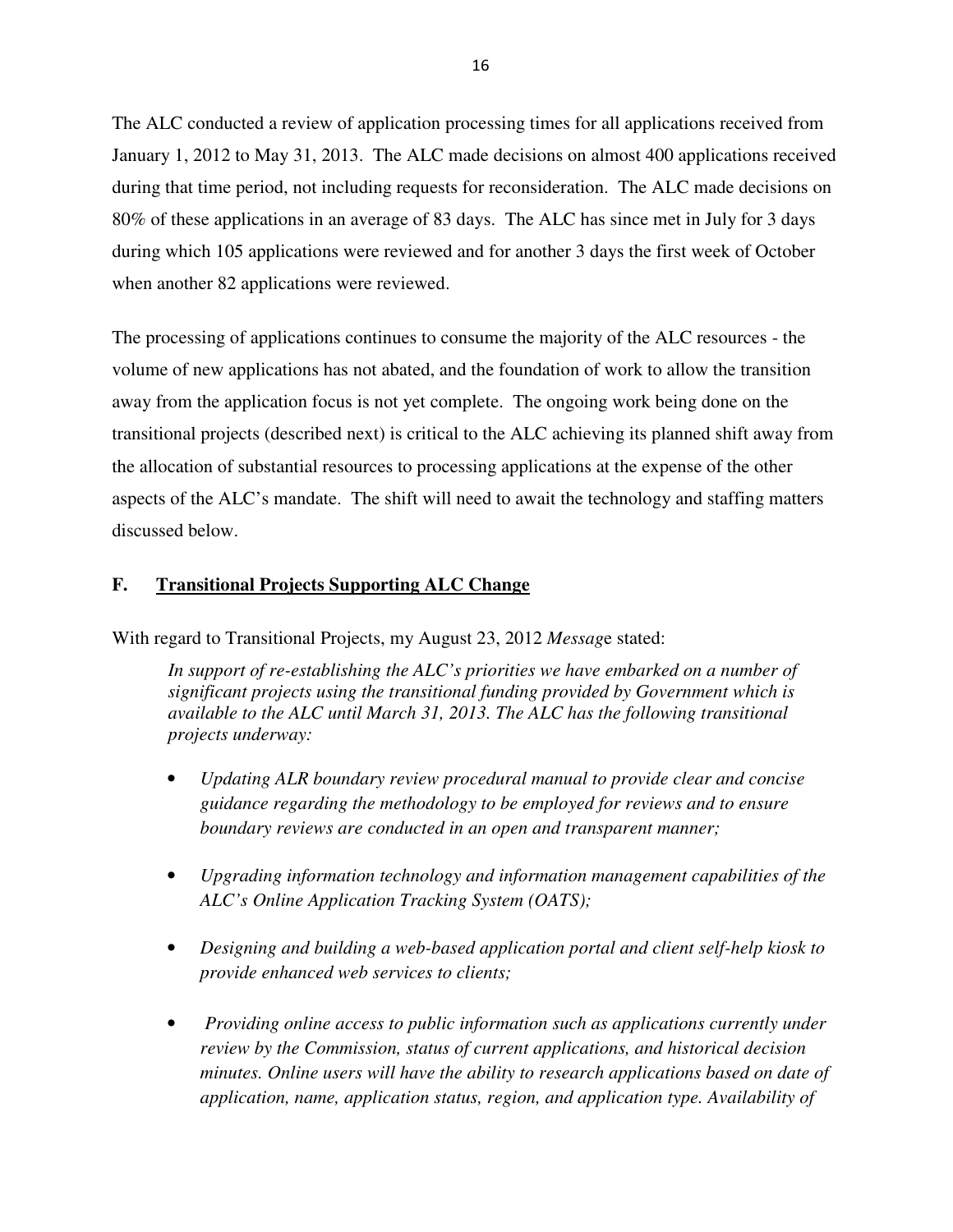*online parcel and application information will be valuable to potential applicants, local governments, real estate agents, and any member of the public conducting research on the ALR;* 

- • *Establishing the ability to file applications electronically will further reduce the amount of ALC resources devoted to processing applications as the person(s) wishing to file an application will not be able to do so until all information is completed in the form and provide content acceptable to the ALC. The onus of completing a thorough and well documented application will be placed on the person(s) making the application;*
- *Scanning historical documents from the 25,000 applications to provide the ALC and its clients with greater access to information;*
- *Populating the ALC database with information from approximately 25,000 applications to provide the ALC and its clients with greater access to information;*
- *Digitizing and quality assurance review of historical mapping of the 25,000 applications;*
- *Digitizing agricultural capability mapping to provide the ALC and its clients with greater access to information. This mapping will also form the technical foundation for ALR boundary reviews; and*
- *Preparing a compliance and enforcement procedural handbook.*

## **Progress Report**

• *ALR boundary review procedural manual to provide clear and concise guidance regarding the methodology to be employed for reviews and to ensure boundary reviews are conducted in an open and transparent manner.* 

**STATUS:** Final draft prepared

• *Upgrading information technology and information management capabilities of the ALC's Online Application Tracking System (OATS).* 

**STATUS:** A series of upgrades to the OATS database were completed March 14, 2012 and November 8, 2012. Currently, priority is being given to development of new OATS fields and functions that will collect, store, and report on data that is collected through the new Online Application Portal. Other OATS upgrades will continue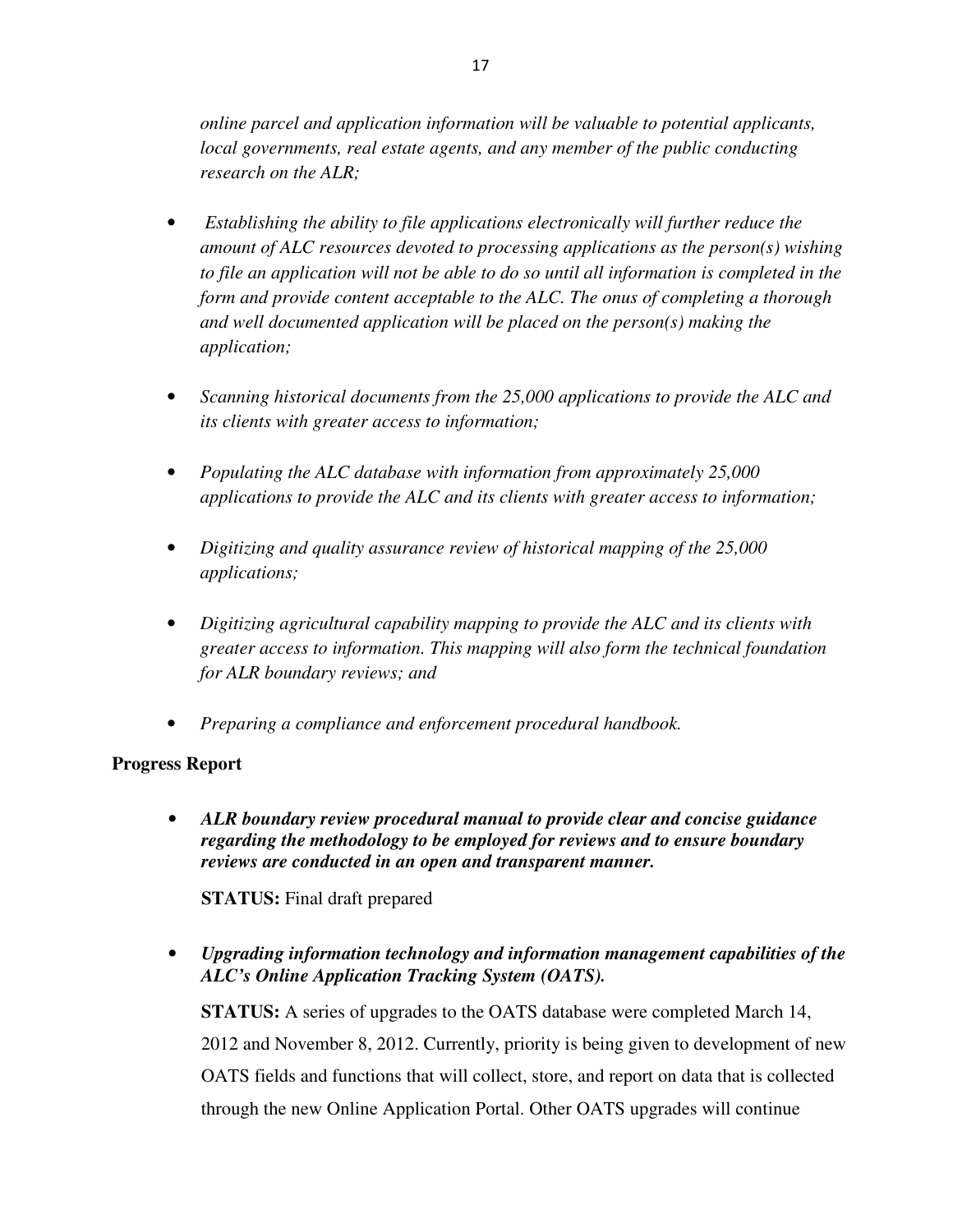throughout 2013/2014 as a secondary priority until the Online Application Portal is completed.

• *Designing and building a web-based application portal and client self-help kiosk to provide enhanced web services to clients and greater access to information. Establishing the ability to file applications electronically will further reduce the amount of ALC resources devoted to processing applications as the person(s) wishing to file an application will not be able to do so until all information is completed in the form and content acceptable to the ALC. The onus of completing a thorough and well documented application will be placed on the person(s) making the application.* 

**STATUS:** In April 2013 a new self-service Online Application Portal ("Portal") prototype was delivered from the contractor to the ALC. The portal is currently being edited by ALC staff and the contractor for content and function. Upon completion of the delivery phase, the portal will move to usability testing which will include consultation with anticipated portal users including potential applicants, agents, and local government staff to obtain feedback prior to release of the portal to the public. Usability testing is anticipated to be completed In December 2013. The online application portal is expected to be released early in 2014.

The ALC is also creating a new website. In June 2013, the ALC contacted a web design company to assist in developing a website strategic plan including layout for ease of use, visual re-design, analysis of user needs and stakeholder requirements through a website gap analysis, as well as to conduct website usability testing with stakeholders (public, potential applicants, local governments, etc). The new website is essential to ensure that information required by applicants to make an online application is available and accessible.

ALC staff is working with representatives at Corporate Services for the Natural Resource Sector and Government Communications and Public Engagement to finalize a contract for the web design. It is anticipated that website design and development will commence in the very near future and be completed in early 2014.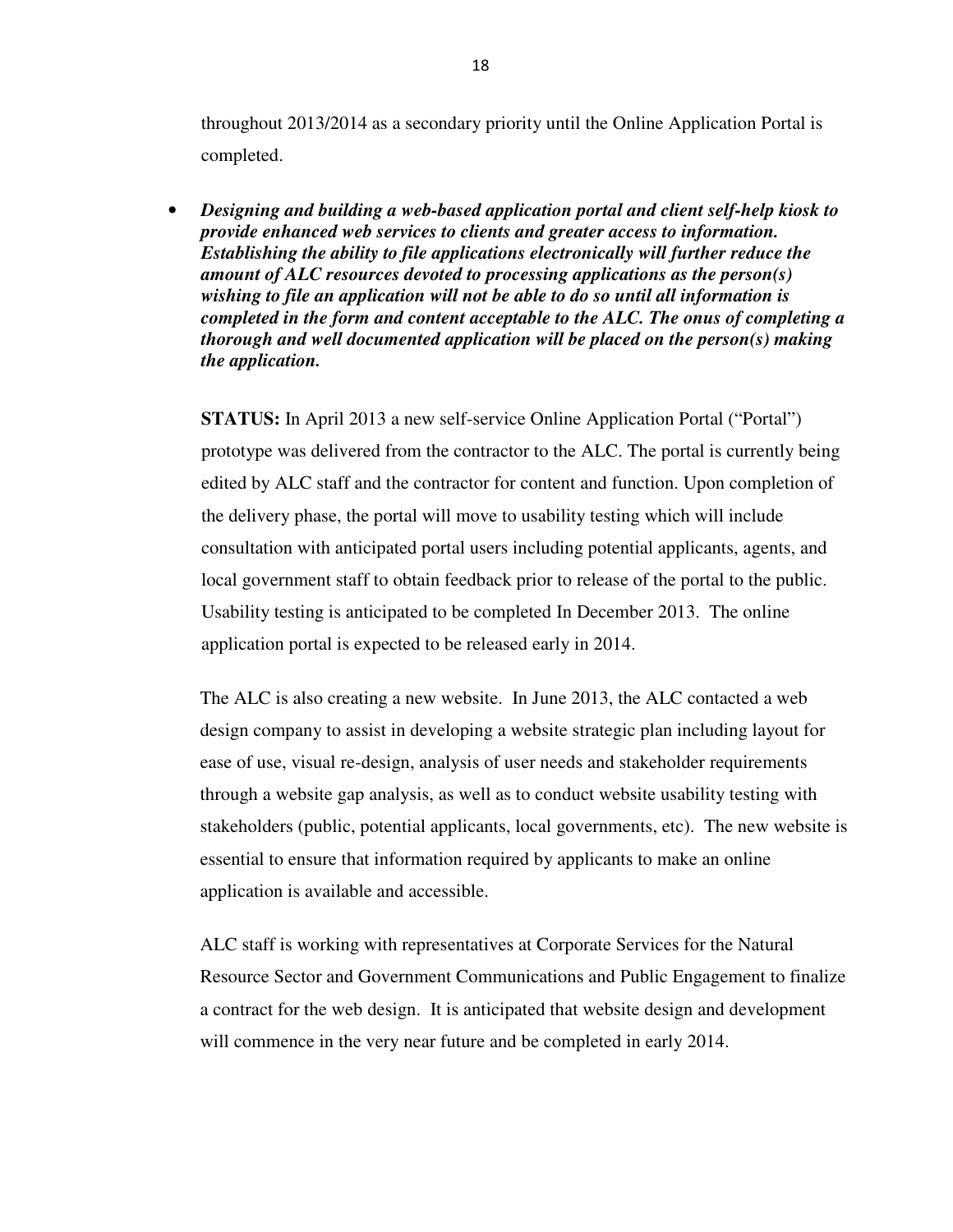- *Scanning historical documents from the 25,000 applications to provide the ALC and its clients with greater access to information*
- *Populating the ALC database with information from approximately 25,000 applications to provide the ALC and its clients with greater access to information; and*
- *Digitizing and quality assurance review of historical mapping of the 25,000 applications.*

**STATUS:** Action was initiated in December 2011, with approximately 20,000 – 25,000 application files to be processed. Data entry is contingent on document scanning as it is more efficient to extract data from the scanned images than paper files. Consequently steps were taken to accelerate the document scanning portion of the project, so that data entry could continue without interruption. The ALC has concentrated on document scanning from December 2012 to today. Progress to August 2013:

- $\geq$  5,888 files have been completed (documents scanned, data entered and GIS mapping verified);
- $\geq 20,458$  files have been prepared for file document scanning (documents delivered for scanning; data entry and mapping verification needed);
- $\geq$  20,401 files have historical documents scanned (data entry and GIS mapping verification underway and ongoing);
- $\geq 7,064$  files have digital mapping of properties verified; and
- Number of paper files awaiting full digital conversion:  $14,650 19,650$ .

The purpose of scanning the historical file information and entering the information into the database is to provide greater access to information and transparency for ALC staff, Commissioners and the public via digital documents to be made available online.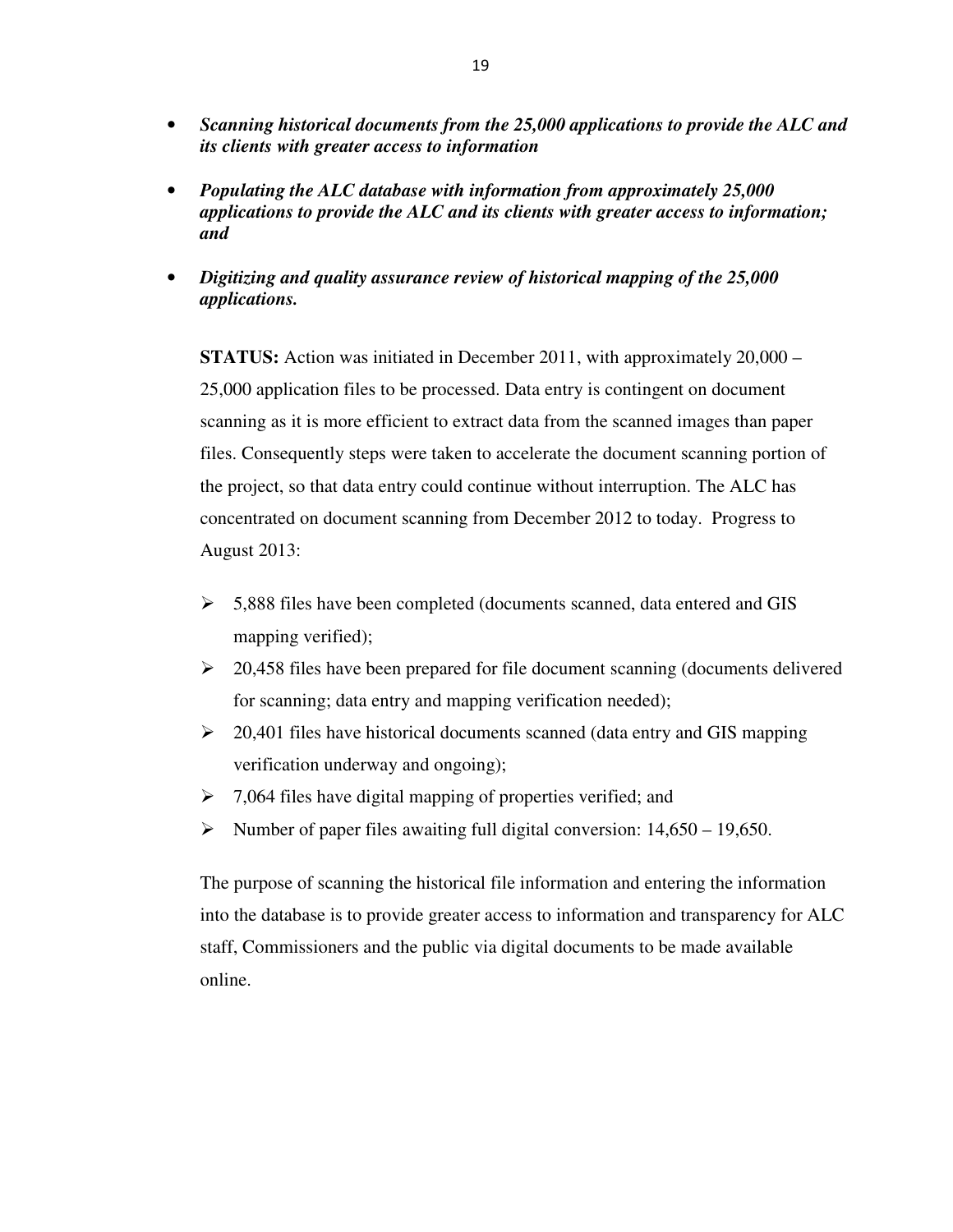• *Digitizing agricultural capability mapping to provide the ALC and its clients with greater access to information. This mapping will also form the technical foundation for ALR boundary reviews.* 

**STATUS:** Completed

• *Preparing a compliance and enforcement procedural handbook.* 

**STATUS:** Draft prepared.

## **VII. STAFF RECRUITMENT: PLANNING, POLICY, COMPLIANCE & ENFORCEMENT**

My August 23, 2012 *Message* stated as follows with regard to Planning, Policy and Compliance &

Enforcement:

#### *Planning*

In the ALC's view, the time has come for our planning mandate to have greater *prominence, with the following elements:* 

- *Ensuring earlier and more extensive involvement in local government planning processes.*
- *Encouraging the development and adoption of more detailed, agriculturally-focused implementation plans and strategies, such as Agriculture Area Plans, Agricultural Strategies and Agricultural Advisory Committees.*
- *Updating "off the shelf" services for local governments, including the ALC's Planning for Agriculture Document.*
- *Identifying high priority areas for ALR boundary reviews.*
- *Identifying local governments that may be suitable for delegation agreements and addressing in appropriate detail the issues which must be resolved before the ALC can have confidence that a delegation agreement is appropriate.*
- *Re-engaging joint Ministry of Agriculture and ALC efforts regarding "strengthening farming" legislation: Farm Practices Protection (Right to Farm) Act.*

#### *Policy*

*As noted by the Auditor General, the time has come for the ALC to examine our decisions in light of existing policies to help us develop a clear policy vision for the future.*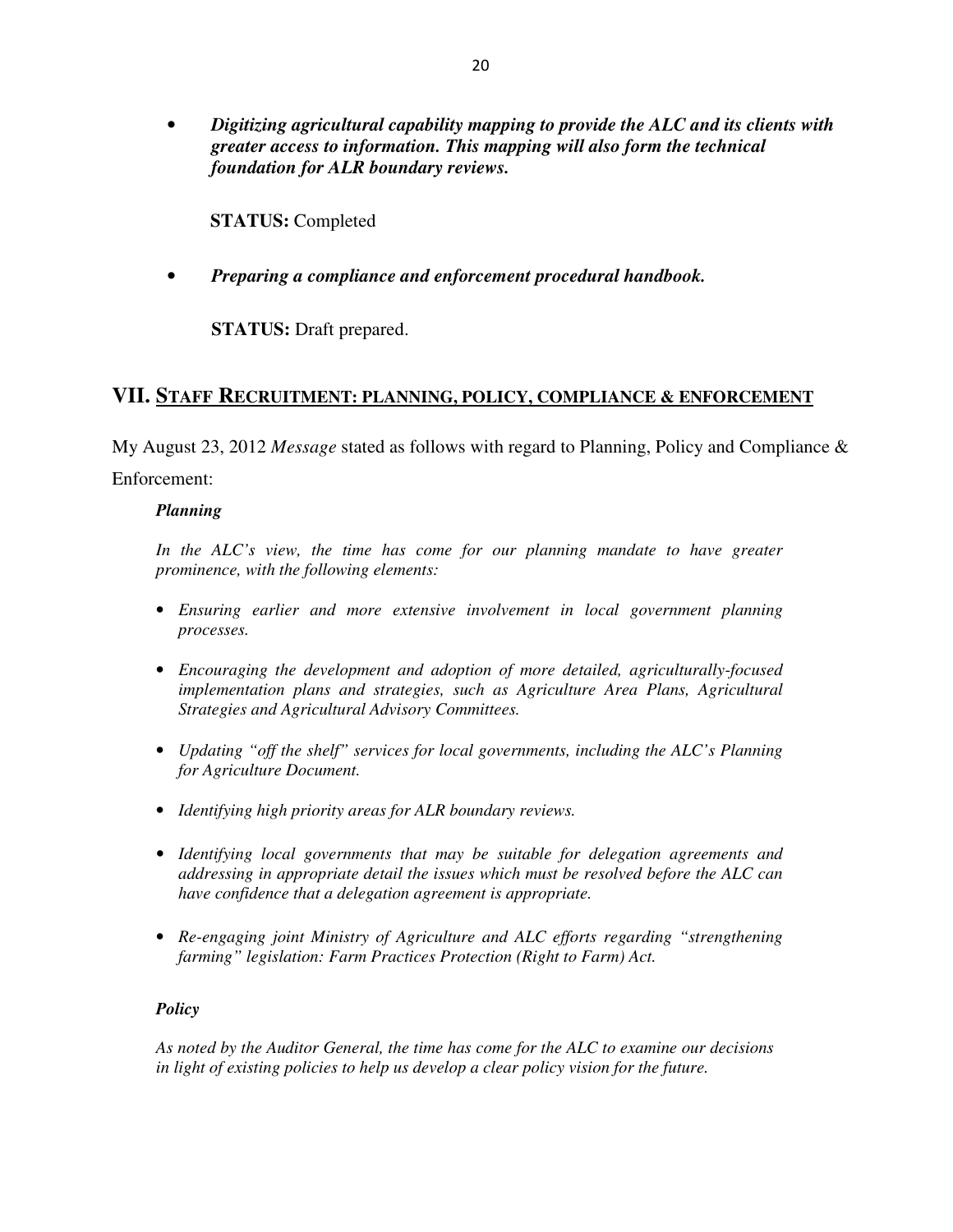*ALC staff members have a wealth of knowledge and experience to bring to policy development, but that resource is not currently being properly harnessed owing to the reactive demands on the ALC. Proper policy work cannot be undertaken off the "side of the desk", and it is not assisted by having to be developed on an ad hoc basis in response to a pressing need. To be of greatest value, policies that encourage farming need to result from active engagement with stakeholders and the collection of proper data and research, including analysis of ALC decision-making. As with the ALC's planning role, the time has come to devote more of the ALC's resources to our policy role.* 

#### **Compliance & Enforcement**

*The ALR will retain its integrity only if individuals comply with the prohibition against using ALR land for a non-farm use, or subdividing ALR land unless authorized by the ALC: ss. 20, 21.* 

*The threat of prosecution is not enough to dissuade some people from breaching the ALCA. For that reason, in 2002 the ALC was given additional powers to ensure compliance, including the power to inspect land, to issue "stop work" and remediation orders, and to levy administrative penalties.* 

*As noted in my November 2010 Report, the ALC does not currently have sufficient resources to ensure a proper number of staff dedicated to compliance and enforcement. While there are opportunities to partner with local governments, the ALC recognizes that we "must have the ability to act when outside help is unavailable." (p. 65).* 

*The ALC has determined that resource allocation to compliance and enforcement activities must be given higher priority than some types of applications. The ALC's reallocation of priorities will reflect this reality.*

These objectives have not yet been implemented as the ALC lost several key staff positions over the past 12 months.

Since late 2012 the ALC has worked with the Public Service Agency (PSA) to update and re-write job descriptions/profiles, write new job profiles and to undertake classification reviews for all ALC staff positions. Following this exercise the ALC requested approval from the Deputy Minister to the Premier to recruit staff to fill new, vacant and acting positions for the following business activities:

• Increase the ALC's compliance and enforcement capacity by hiring a  $C \& E$  Coordinator.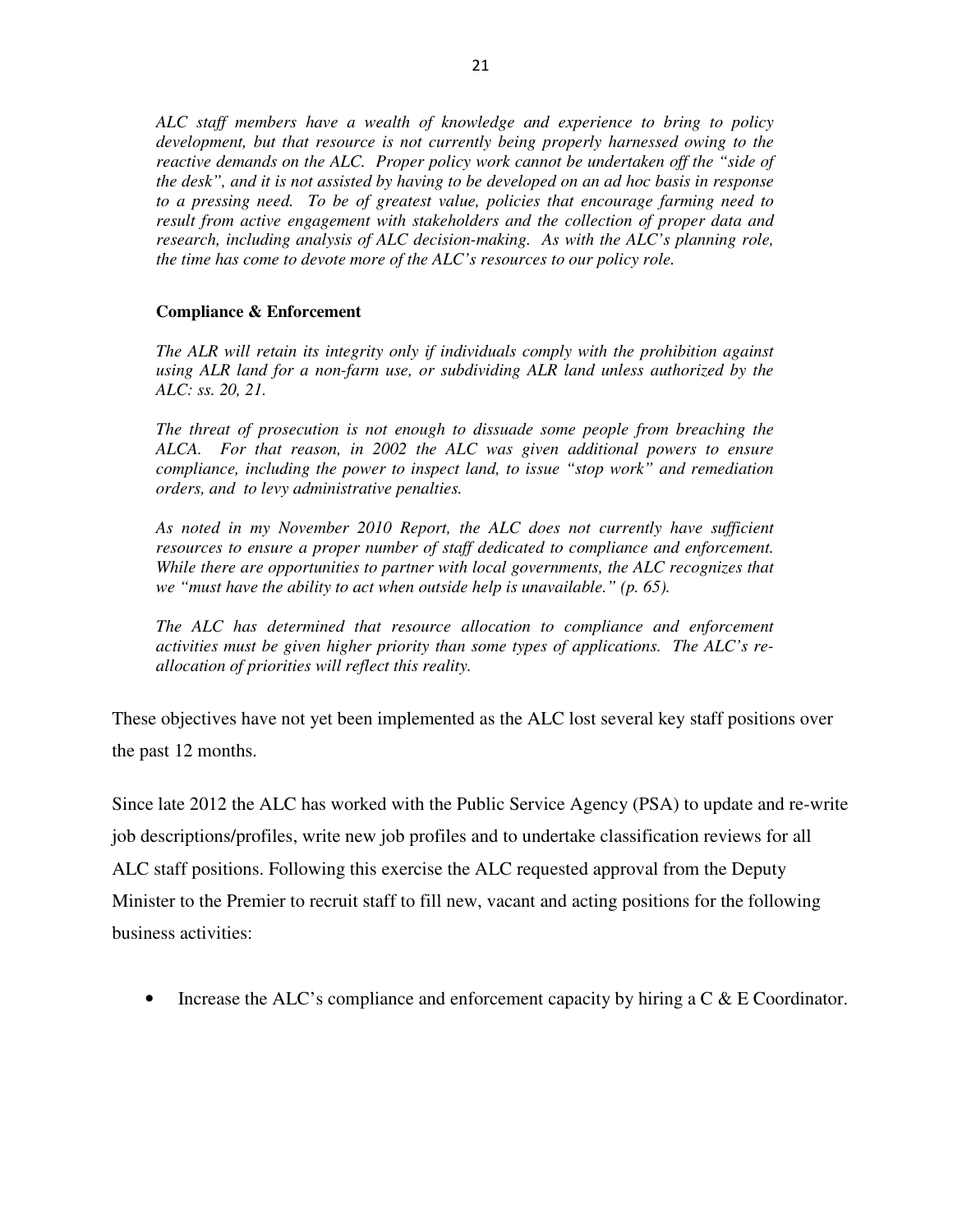- Increase the ALC's access to professional advice by hiring 1 or 2 Professional Agrologists specializing in soil science, to assist with the review of applications, ALR boundary reviews and in compliance and enforcement matters such as illegal land filling.
- Move the ALC toward a more proactive planning role by restructuring and filling vacant planner positions, a new planning manager position, and a vacant policy positions. The proactive planning model will enable the ALC to strengthen ties to local government land use planning and to more readily deal with emerging issues that relate to land use agriculture. The added planners will also facilitate the commencement of concurrent ALR boundary reviews in northern and central British Columbia and allow more discussion with the oil & gas sector to look for new and creative opportunities to balance the preservation of agricultural land with oil and gas activities.
- Increase the ALC's ability for oversight of delegation agreements; and
- Increase the ALC's information management capacity (website, Freedom of Information (FOI) requests, statistics, annual reporting and client self-help) by recruiting an information coordinator.

As of August 2013, the ALC has received approval from the Deputy Minister to the Premier to recruit the required positions. Recruitment is underway and it is anticipated most, if not all, positions will be filled by January 2014.

#### **VIII. OIL AND GAS ISSUES**

Approximately half of the land in the ALR lies within the northern region of British Columbia, with one-third of the provincial ALR lying in the northeast. It is sometimes assumed that because this ALR land is in the "north" this equates to the land being of lesser agricultural capability and suitability. In fact, this region of the province contains some of the best quality agricultural land in the province. As is well known, this is also a region of the province in which there is considerable potential for oil and gas exploration and development.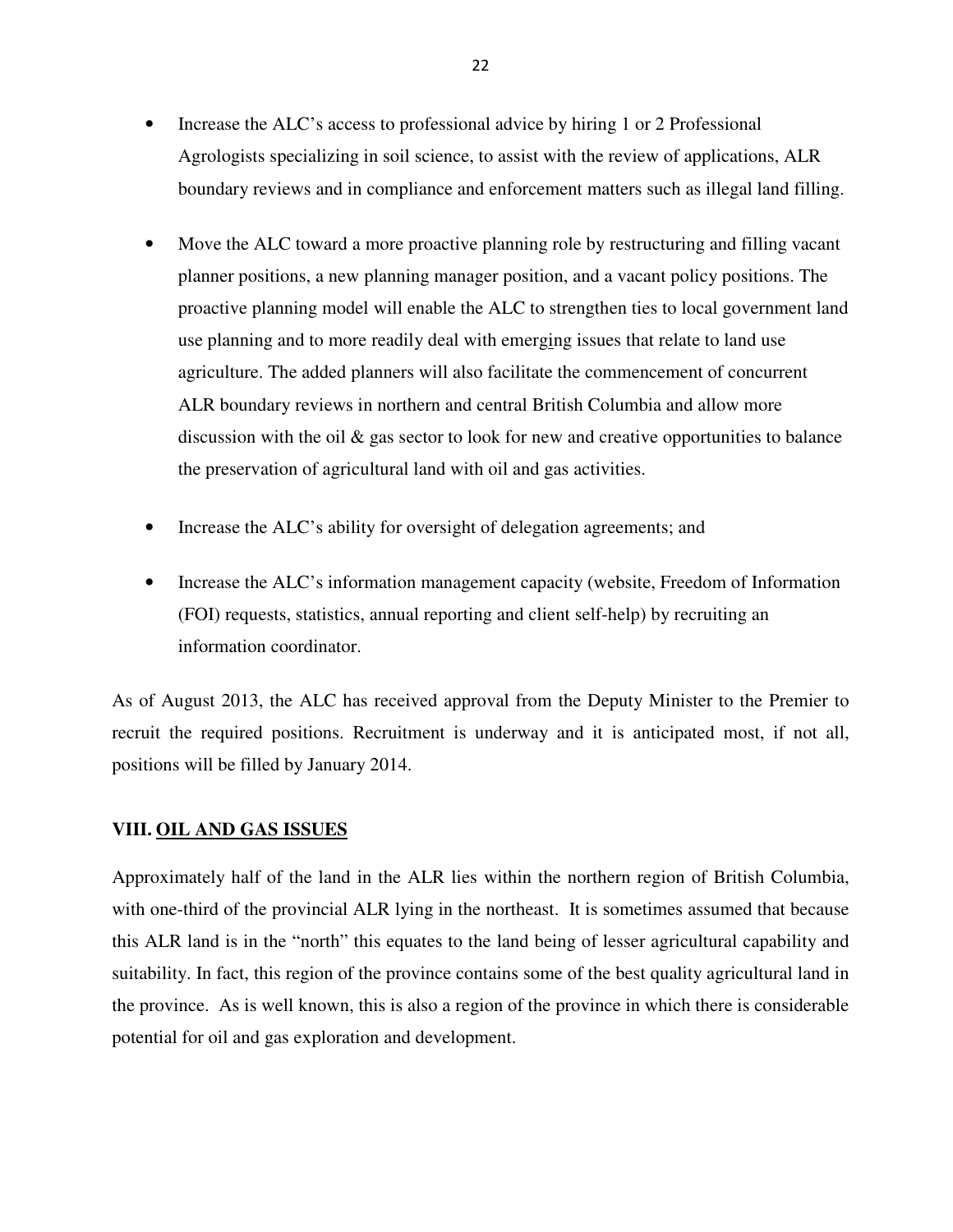The ALC has long recognized that oil and gas activities in the ALR are generally temporary in nature and are vitally important to the economic wellbeing of British Columbia. Since 1976 the ALC has worked collaboratively with industry to develop a streamlined process of allowing the non-farm use of land in the ALR for oil and gas activities without the need of an application based on agreed to conditions.

Oil and gas activities are one of the "non-farm uses" the ALC may authorize under the *ALCA*. In recognition of the special features attending this particular type of non-farm use (need for speedy approvals, usually temporary works, need to ensure proper remediation and reclamation), the ALC first passed a "General Order" specific to oil and gas development in the ALR in 1976 that facilitated a streamlining of the approval process by removing the requirement for an application for specified oil and gas uses in the ALR. New legislation and regulation that came into force on November 1, 2002 provided the ALC with the ability, through a delegation agreement with an authority, to exempt certain non-farm use applications. In 2004 the ALC entered into a delegation agreement with the Oil and Gas Commission (OGC) as authorized by s. 26 of the *ALCA*. These agreements - which recognize the specialized nature of the OGC and the ALC's confidence in its ability to administer the delegation agreement - allow the OGC to exercise the ALC's power to decide applications for non-farm use, and may exempt a non-farm use in a specified area within the jurisdiction of the authority from the requirement of an application on the condition that the authority conducts audits and reports to the ALC as required by the agreement.

In June 2013, an updated delegation agreement was entered into between the ALC and the OGC, entitled *Delegation Agreement for Oil and Gas Uses in the Agricultural Land Reserve Peace River Regional District and Northern Rockies Regional Municipality.*<sup>17</sup> As stated in the recitals to that agreement, a key purpose of the delegation agreement is to "further the one window regulation of the oil and gas sector in British Columbia and seek ways to streamline and improve the review and approval processes for oil and gas activities and ancillary activities on agricultural reserve lands while preserving agricultural lands and encouraging the farming of agricultural

<sup>17</sup> http://www.bcogc.ca/content/ogc-alc-delegation-agreement